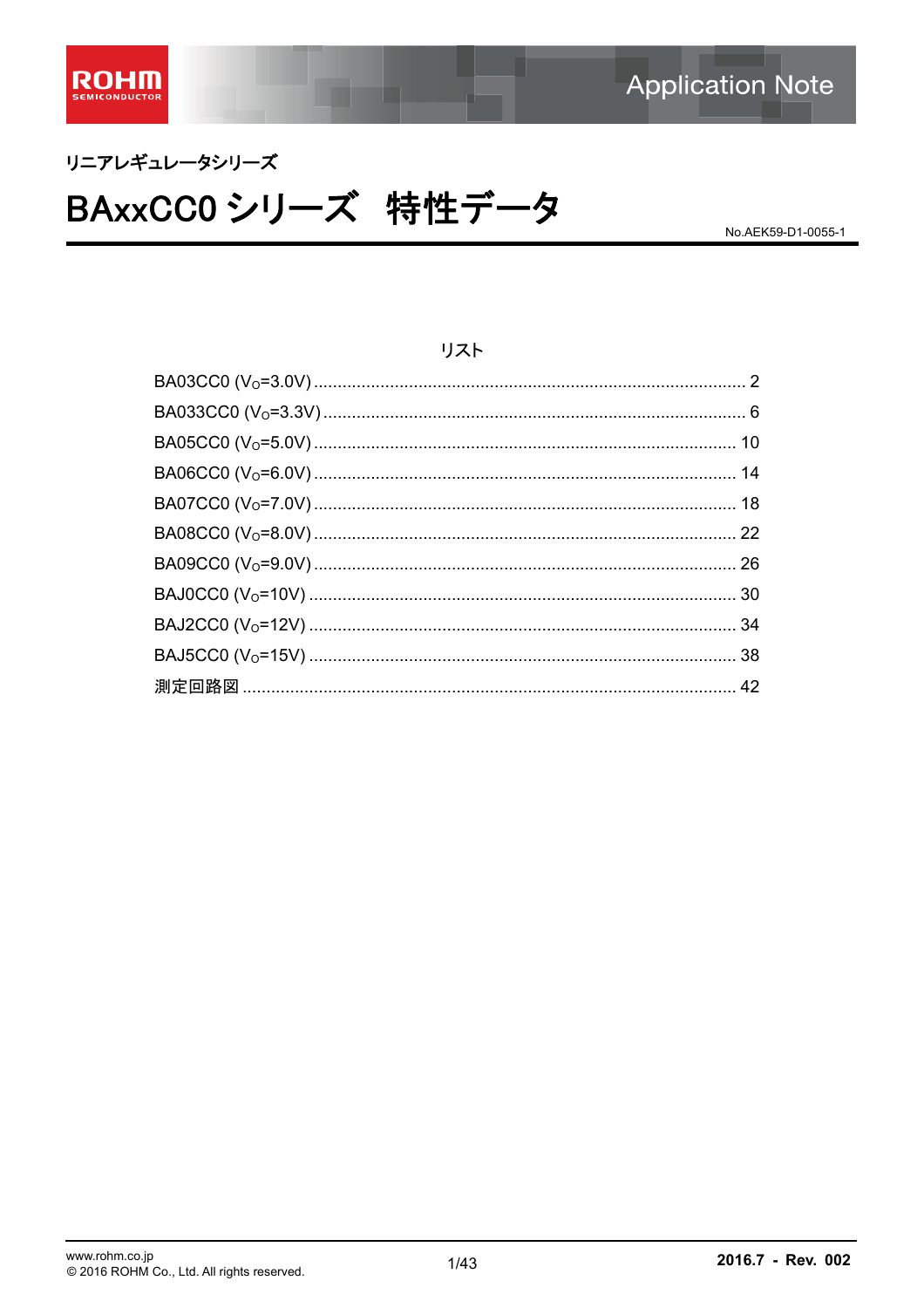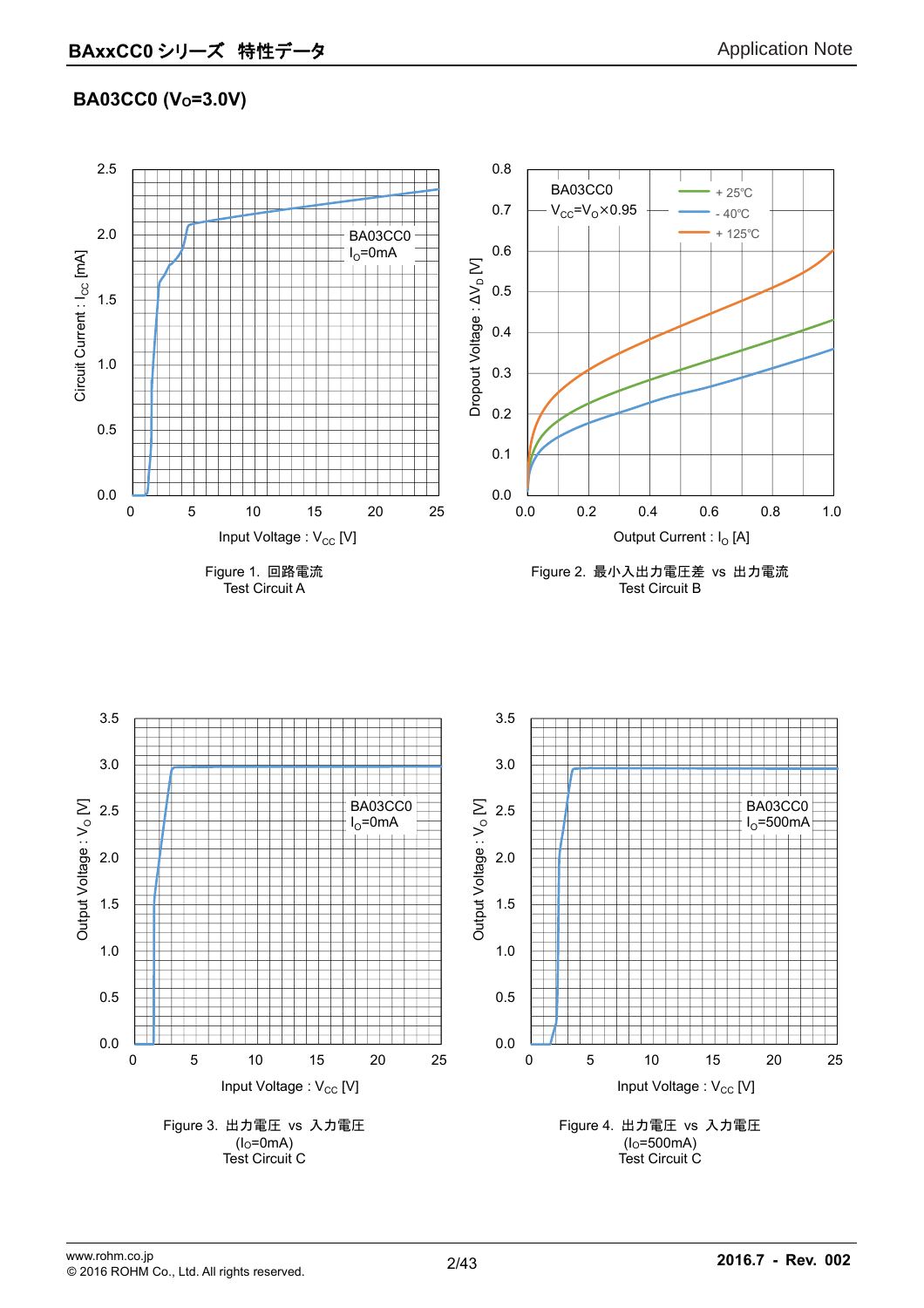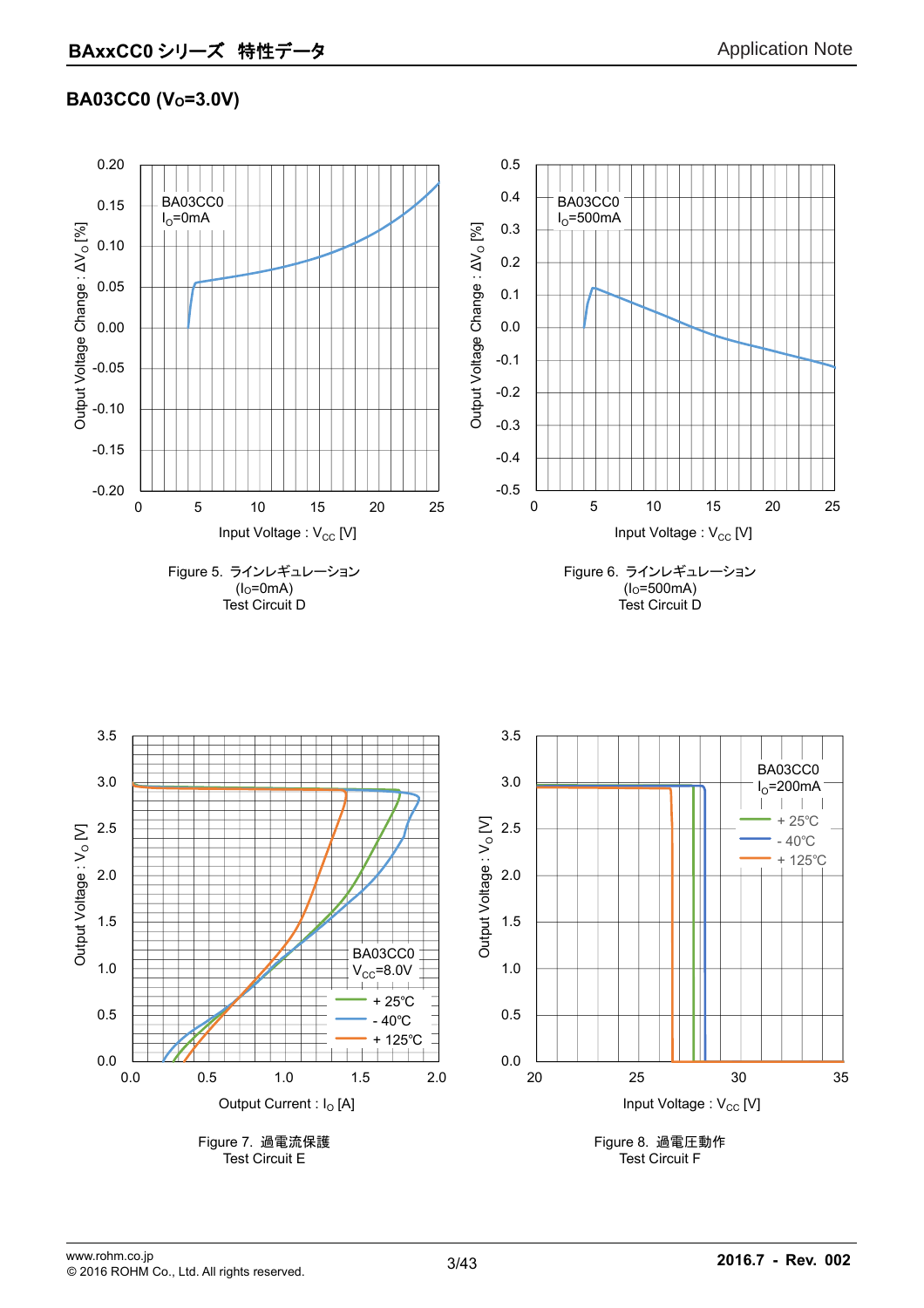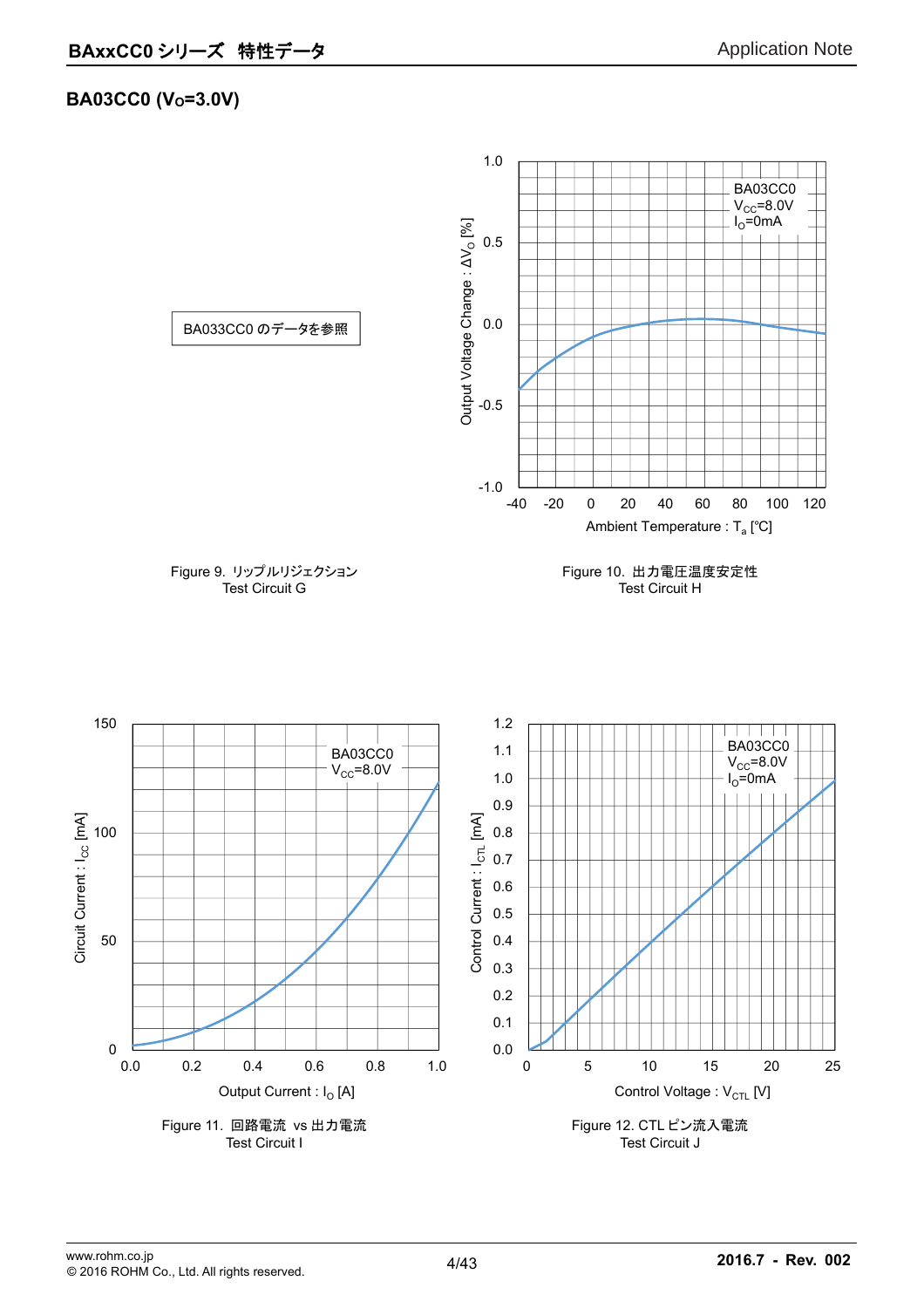

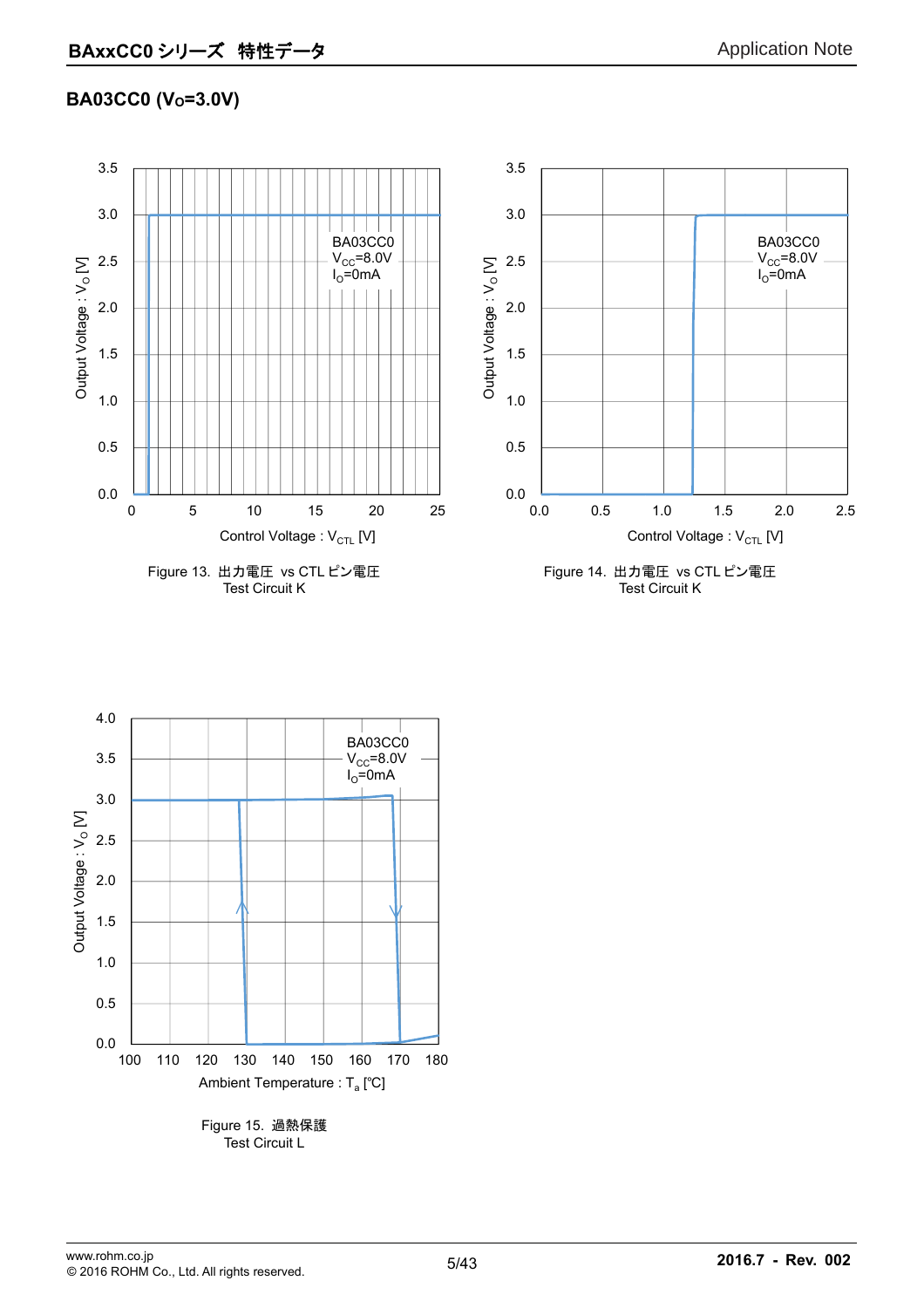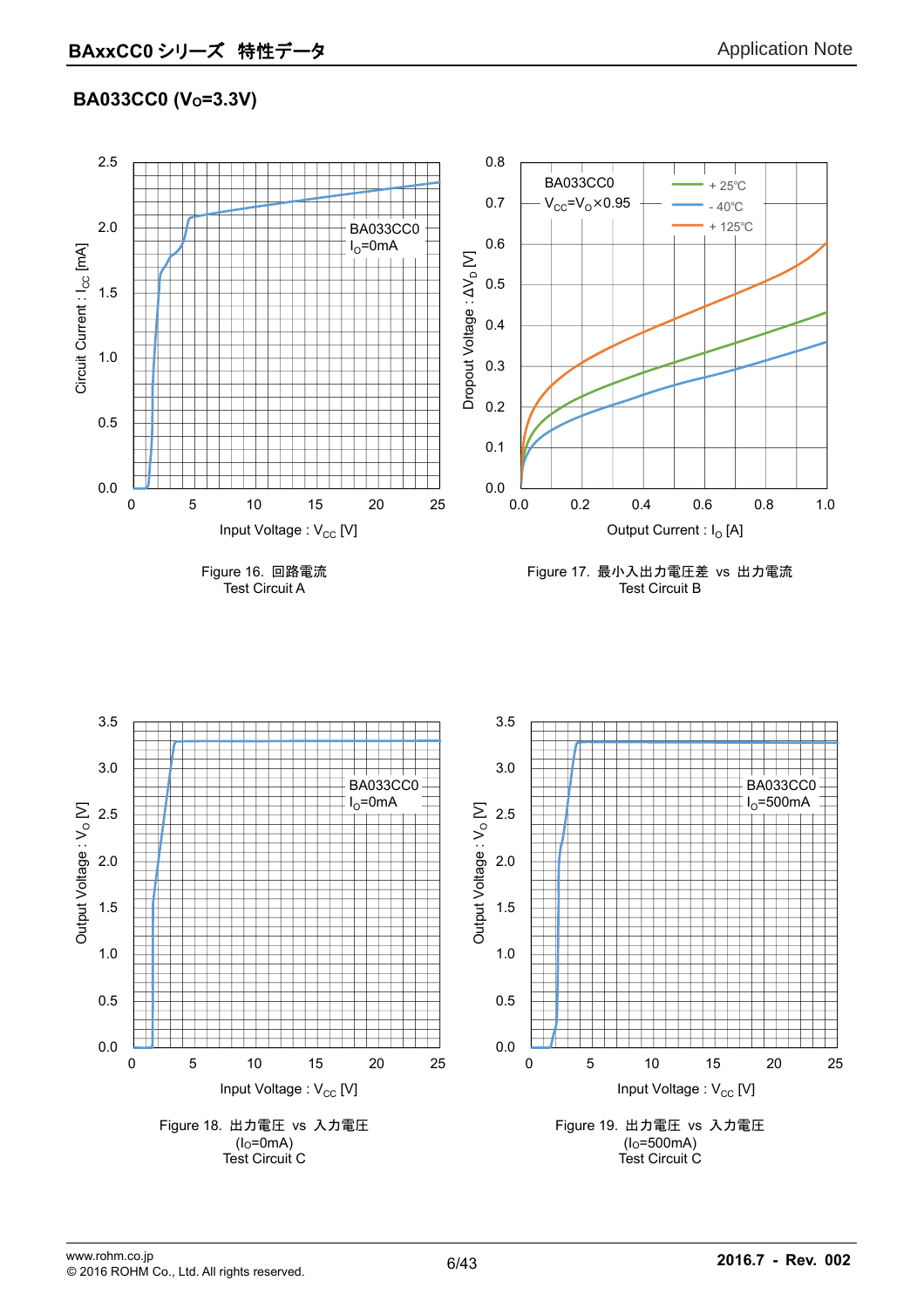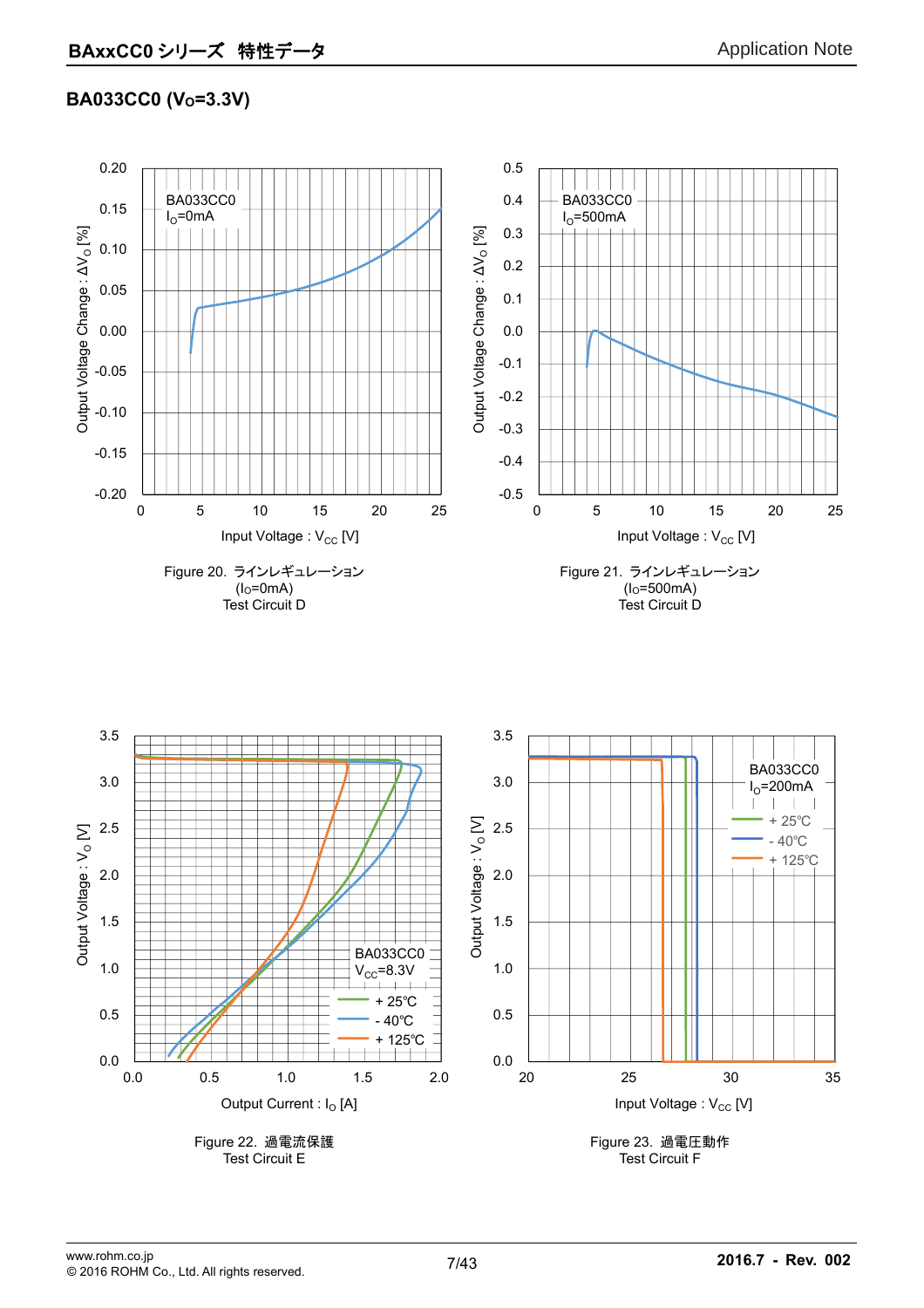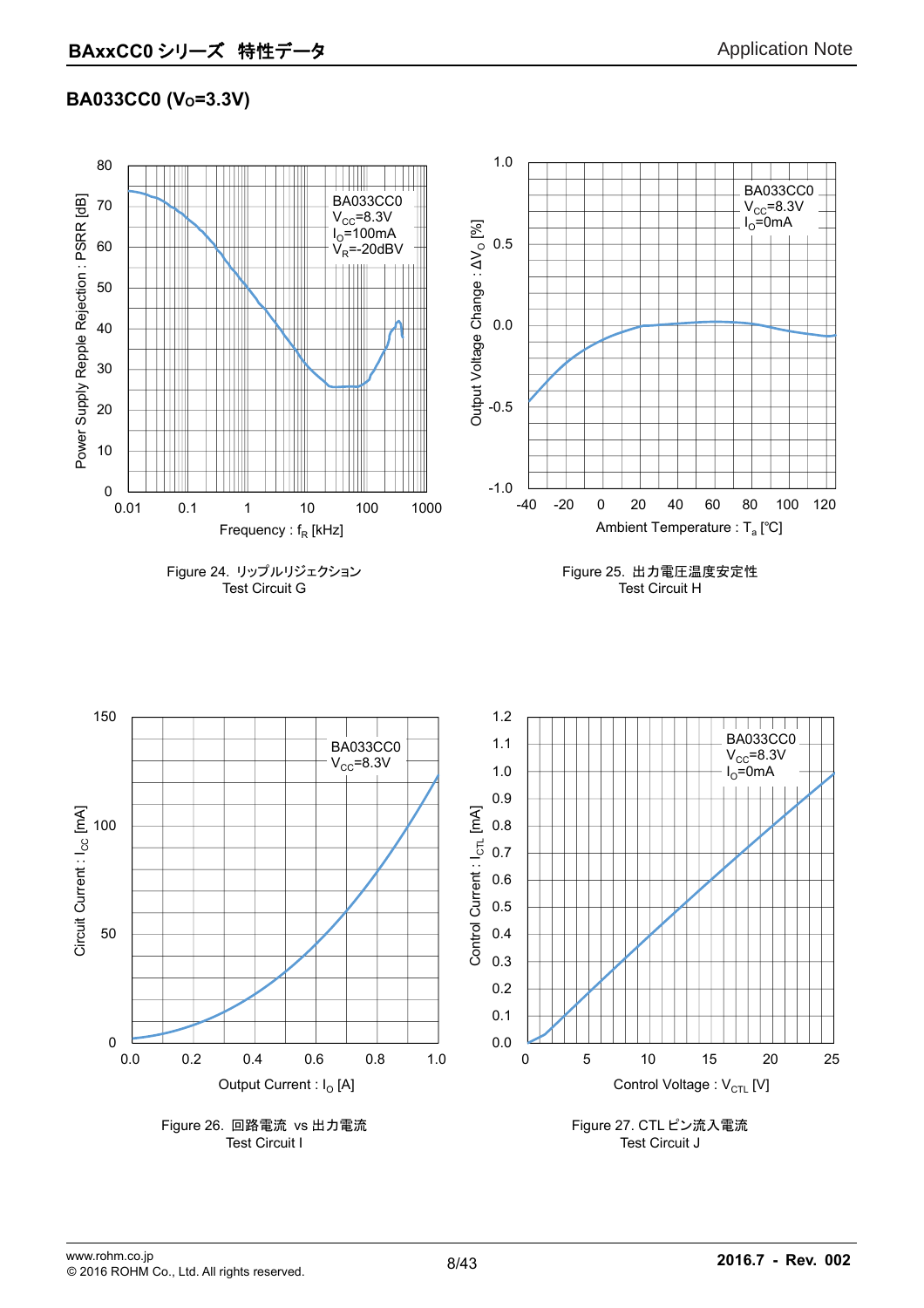

Figure 28. 出力電圧 vs CTL ピン電圧 Test Circuit K

Figure 29. 出力電圧 vs CTL ピン電圧 Test Circuit K



9/43 www.rohm.co.jp **2016.7 - Rev. 002** © 2016 ROHM Co., Ltd. All rights reserved.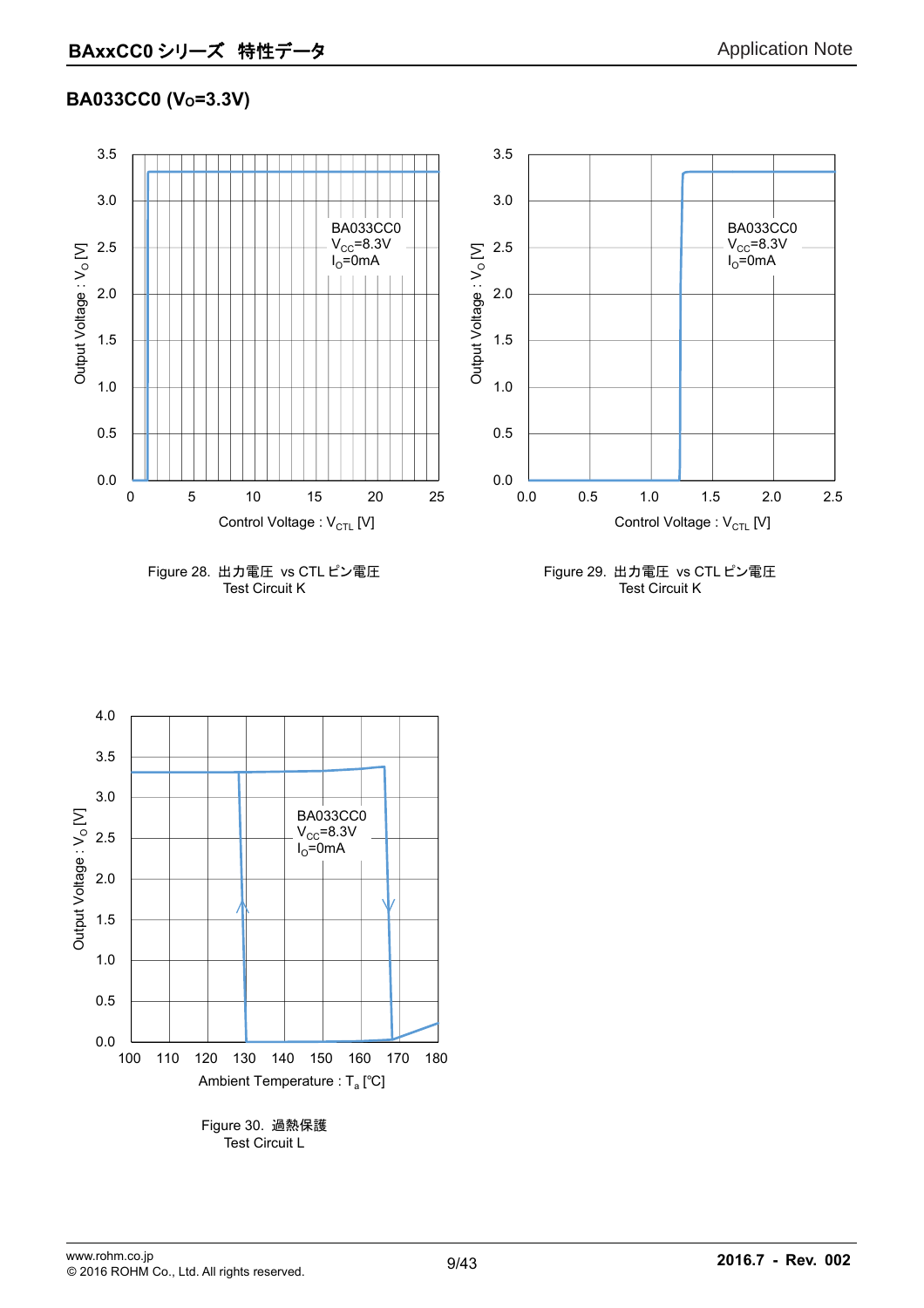# **BA05CC0 (Vo=5.0V)**

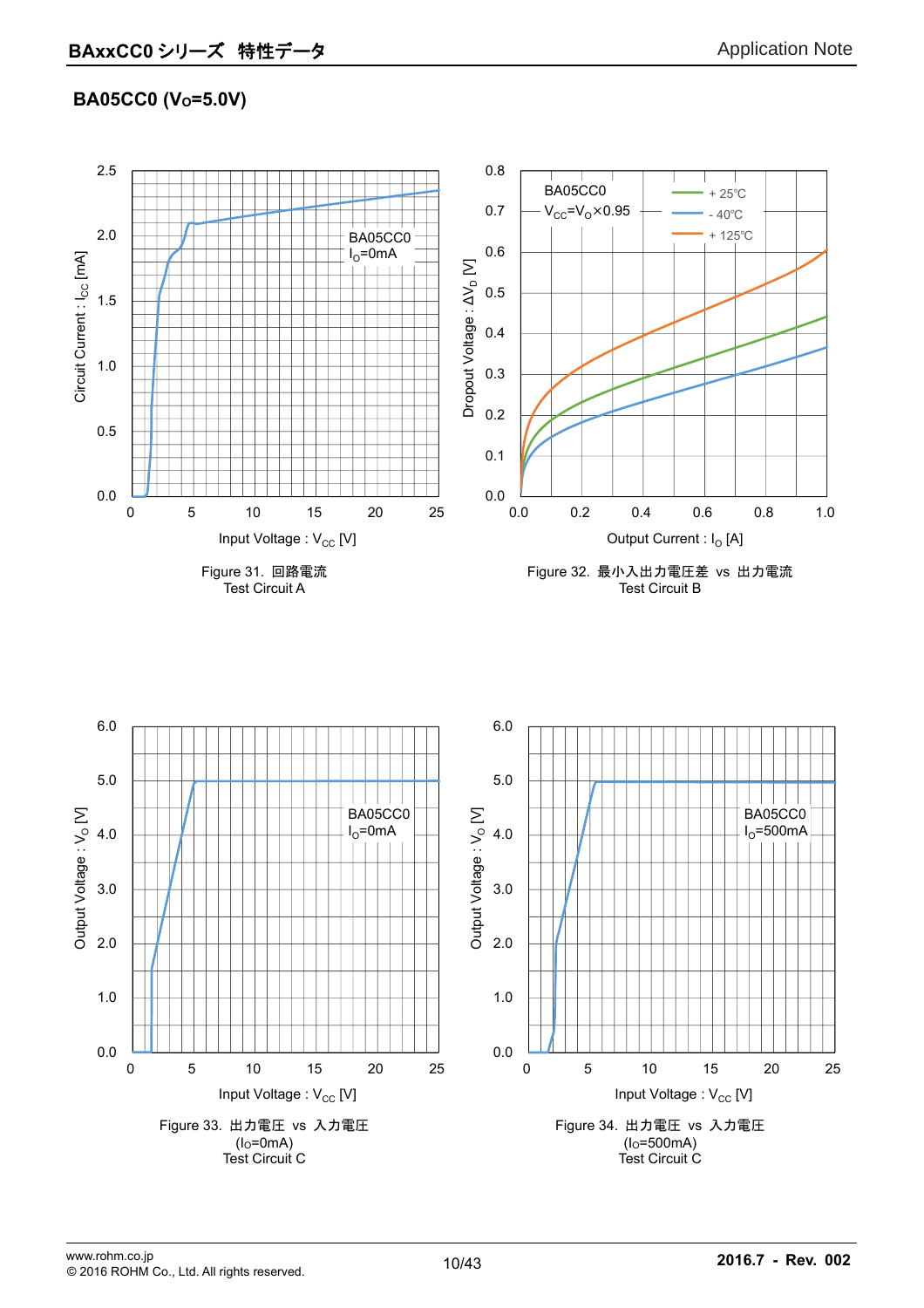### **BA05CC0 (V<sub>o</sub>=5.0V)**

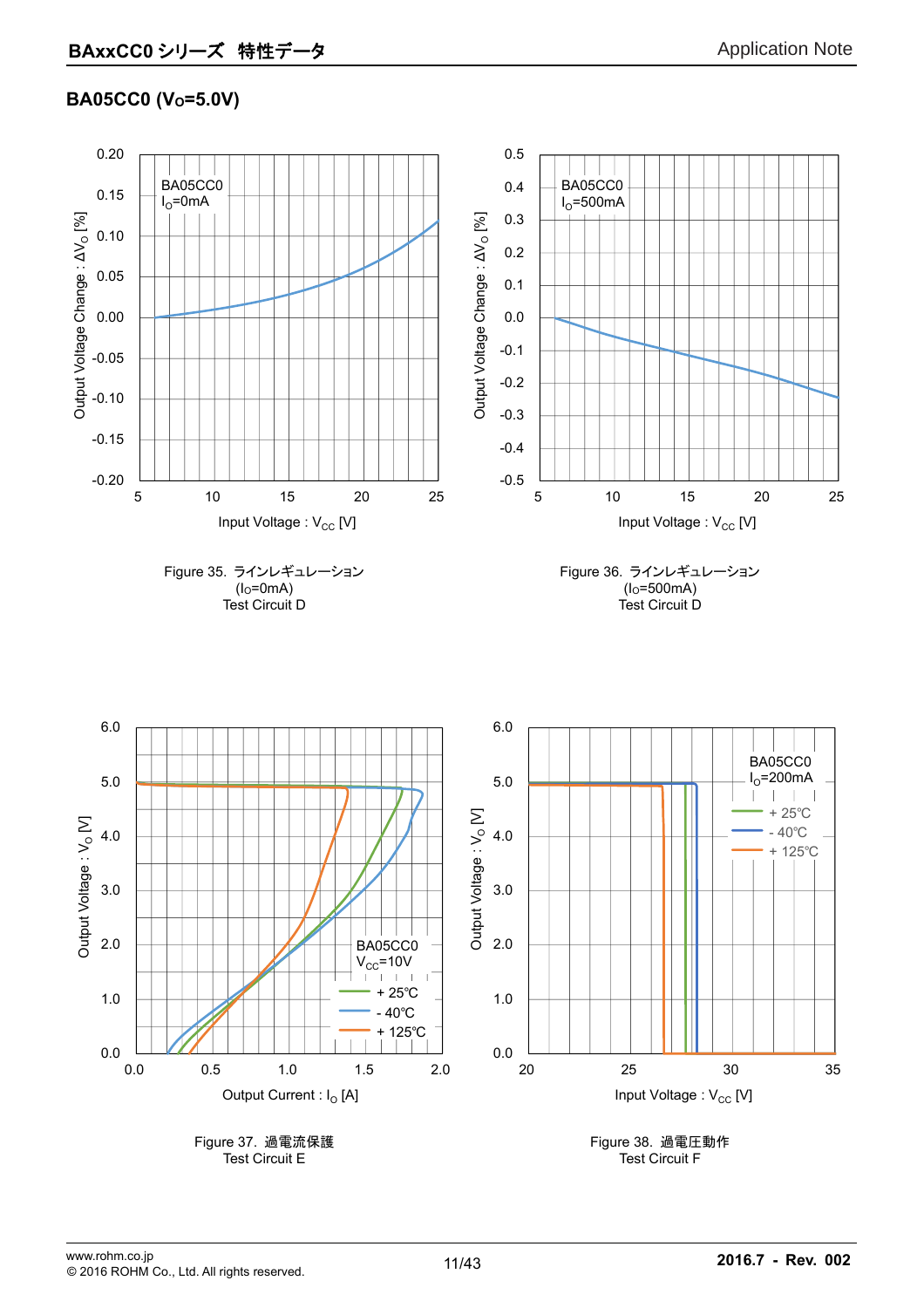#### **BA05CC0 (Vo=5.0V)**

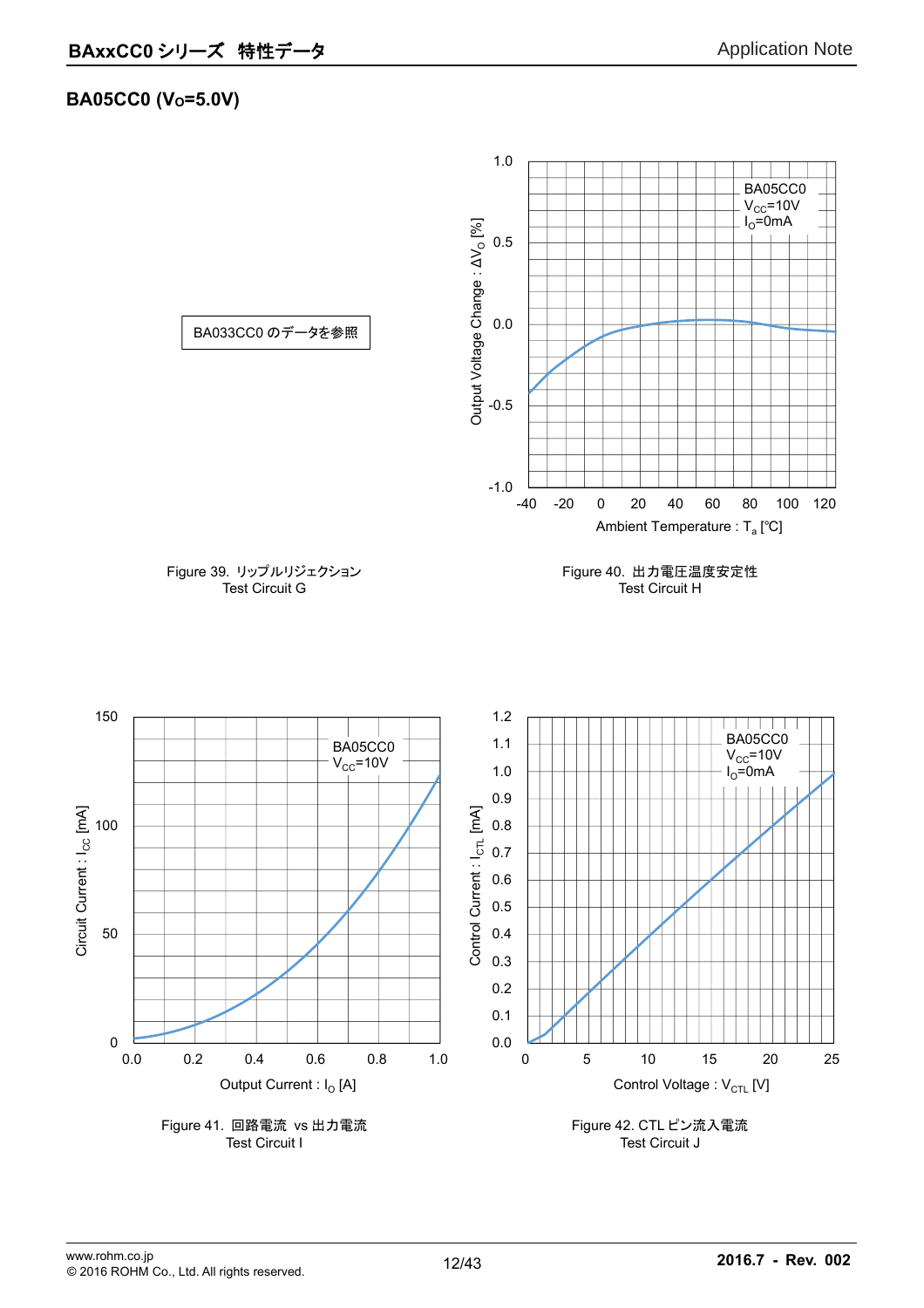# **BA05CC0 (Vo=5.0V)**



Test Circuit K





Test Circuit L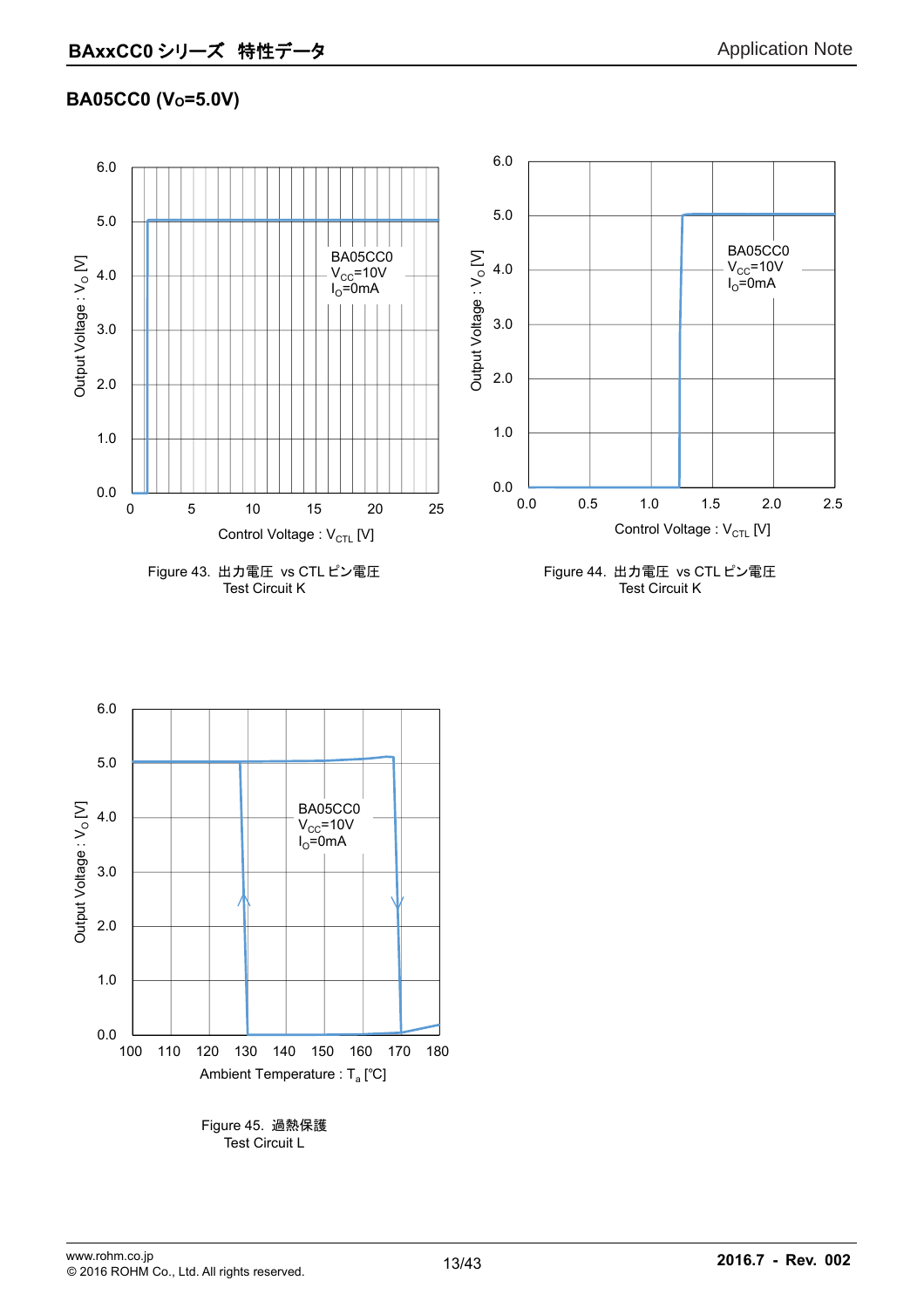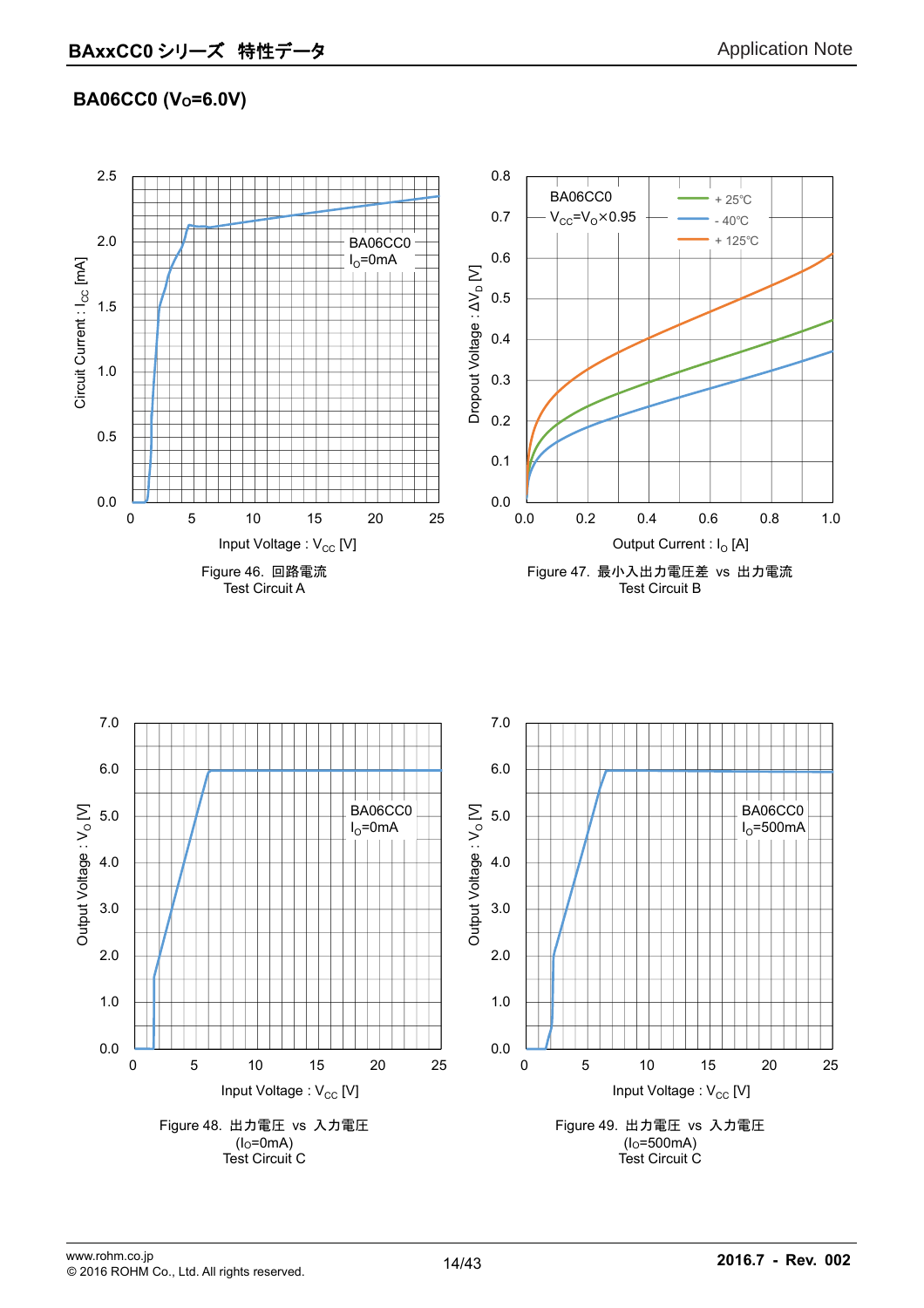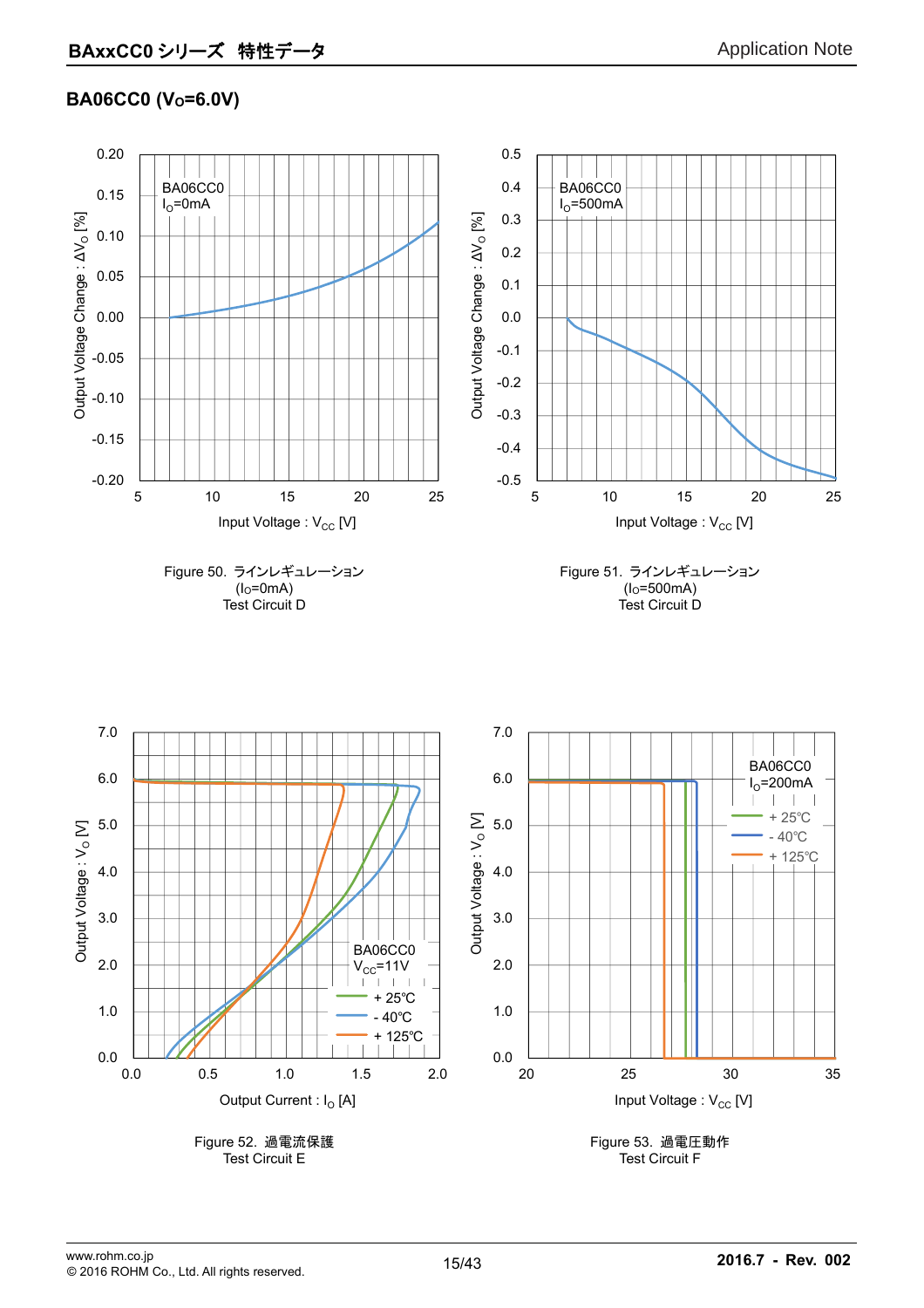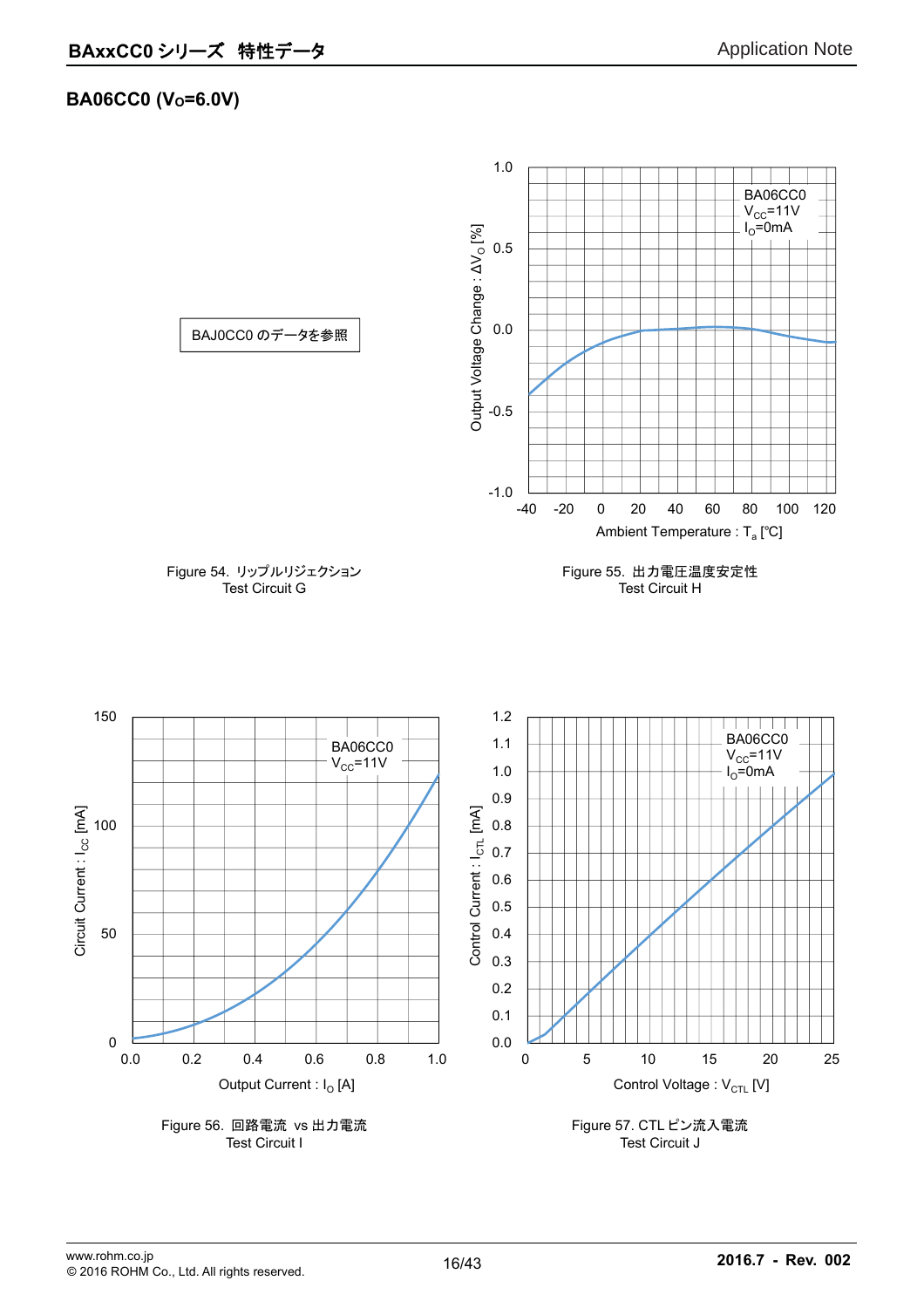



Test Circuit L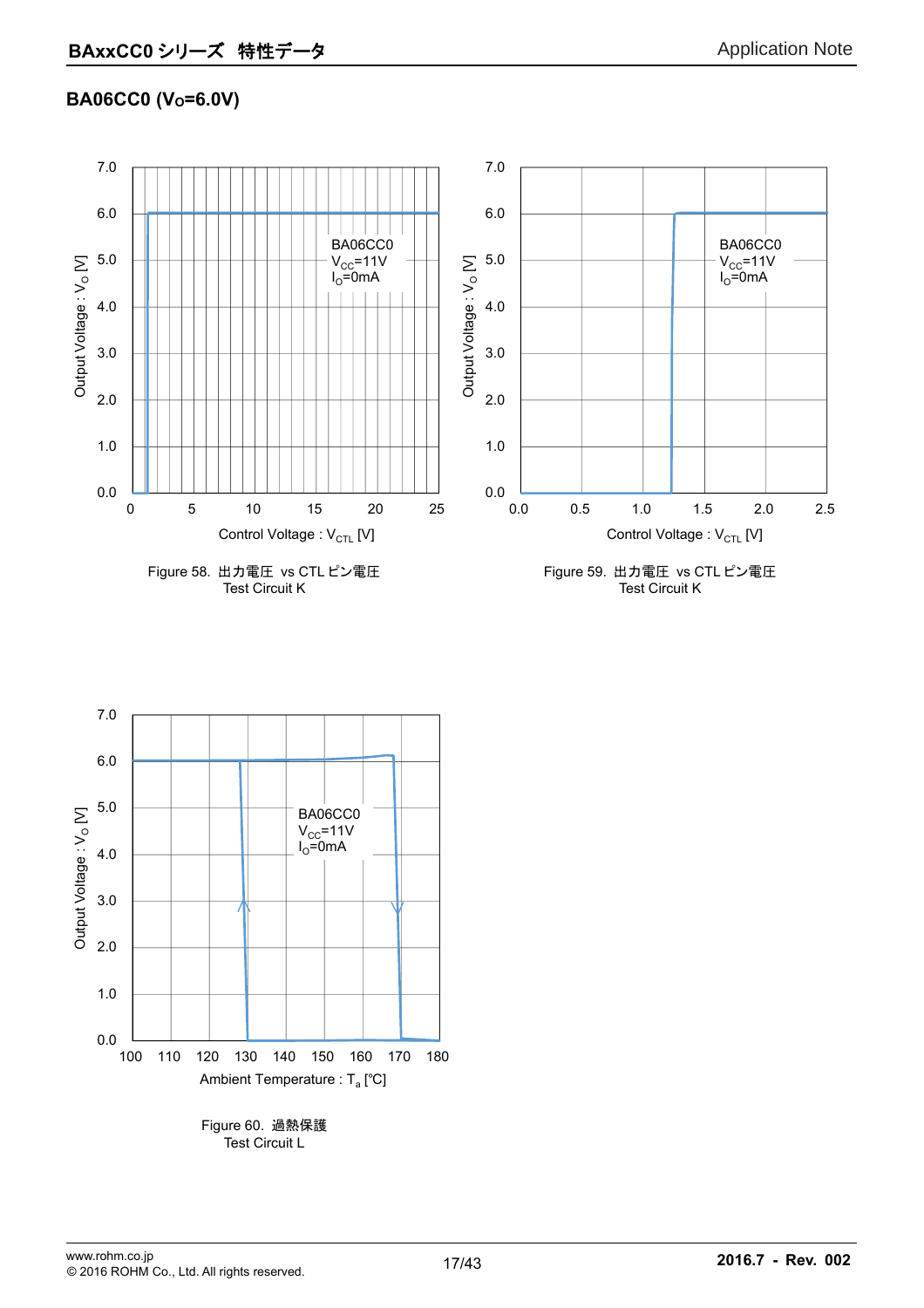# **BA07CC0 (V<sub>o</sub>=7.0V)**

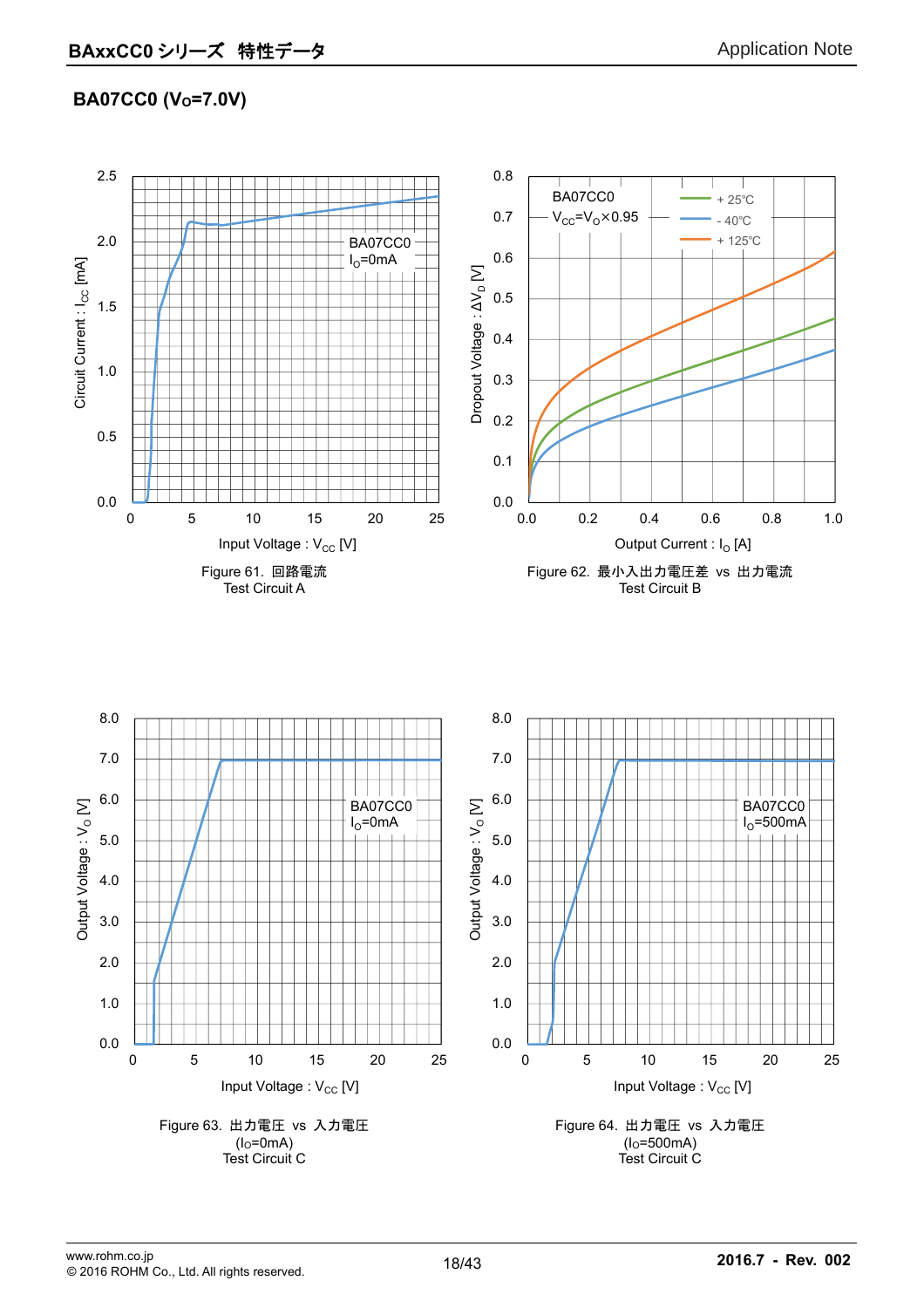# **BA07CC0 (V<sub>o</sub>=7.0V)**

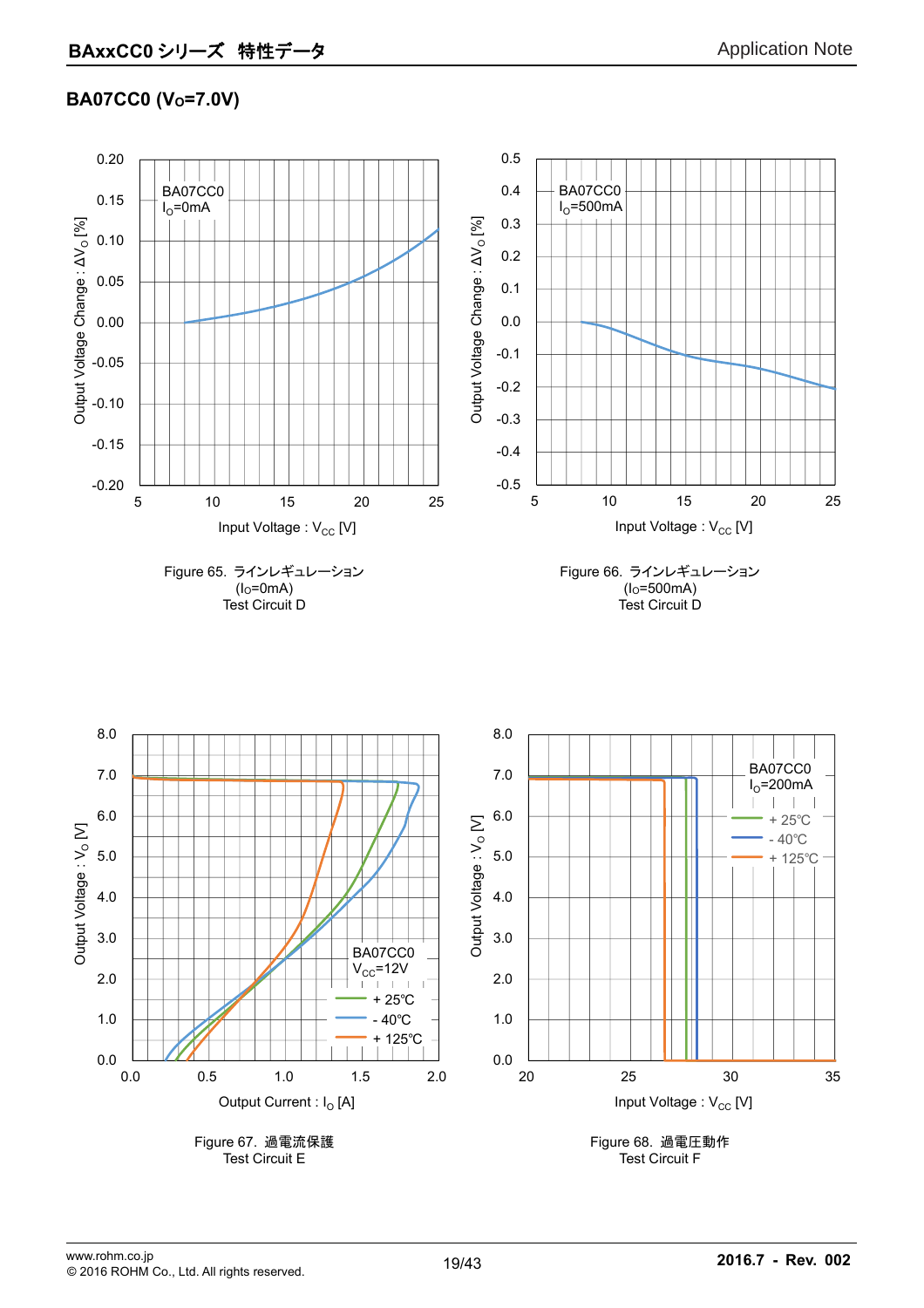#### **BA07CC0 (Vo=7.0V)**

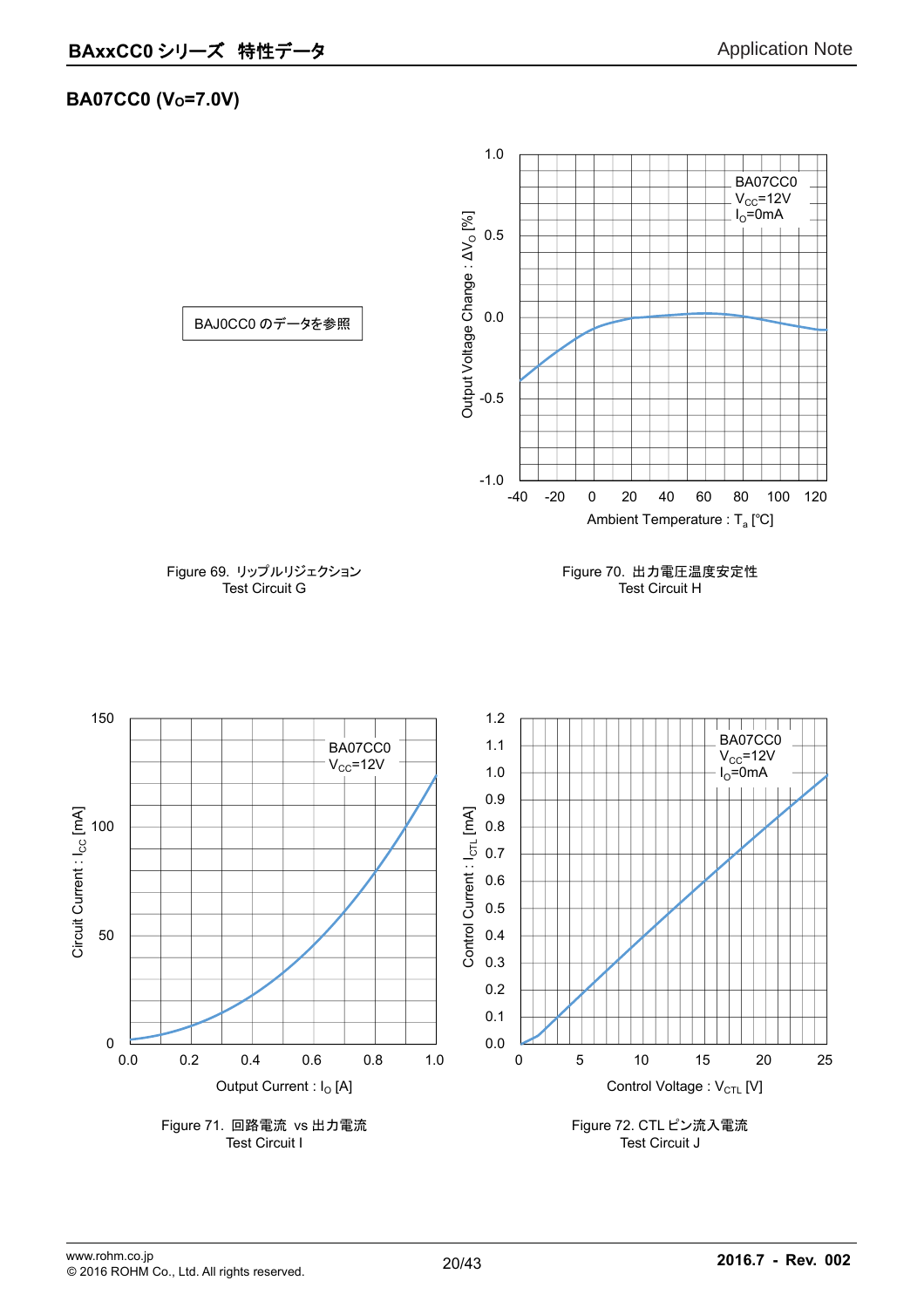# **BA07CC0 (Vo=7.0V)**



Test Circuit K

Test Circuit K

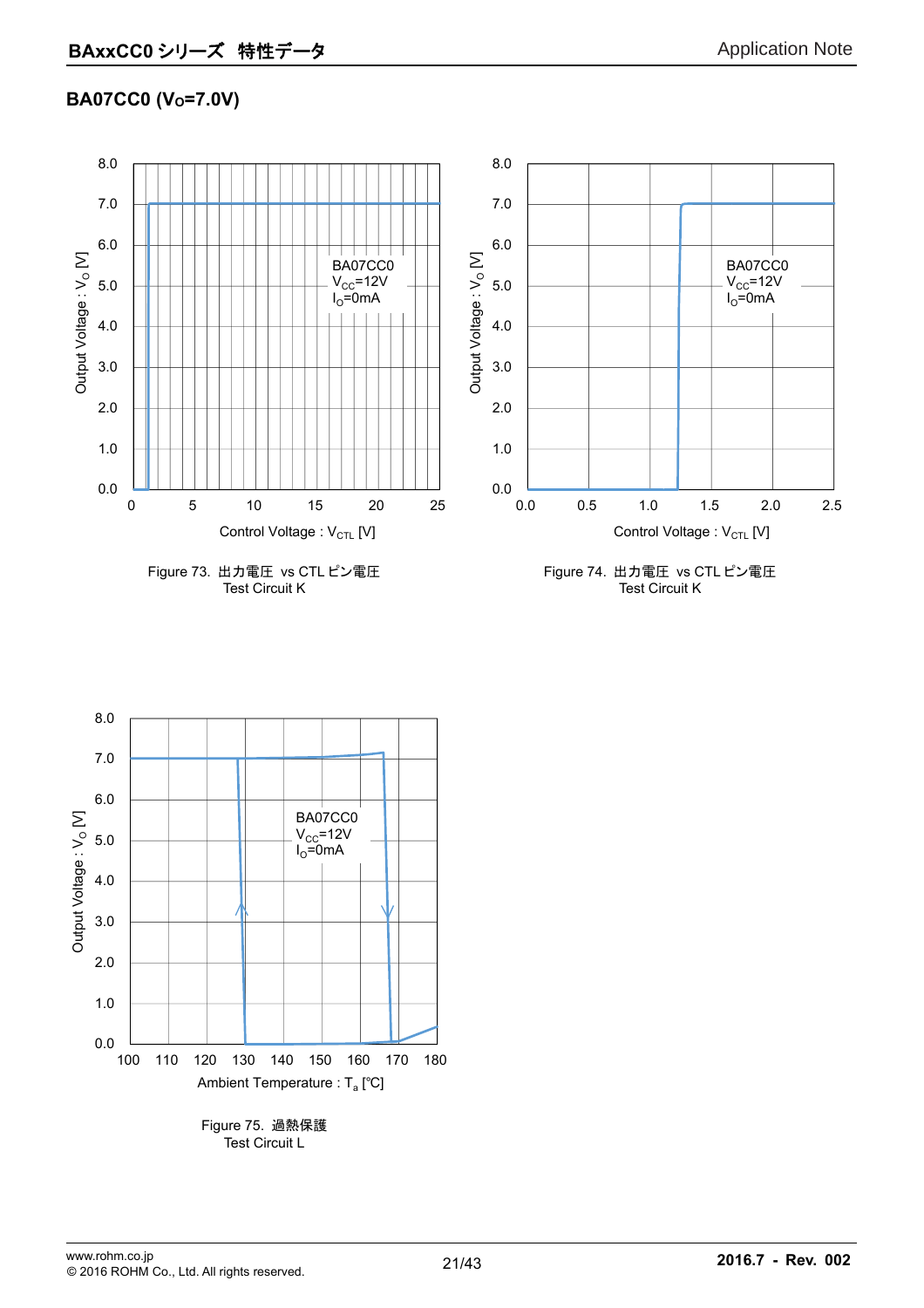# **BA08CC0 (Vo=8.0V)**

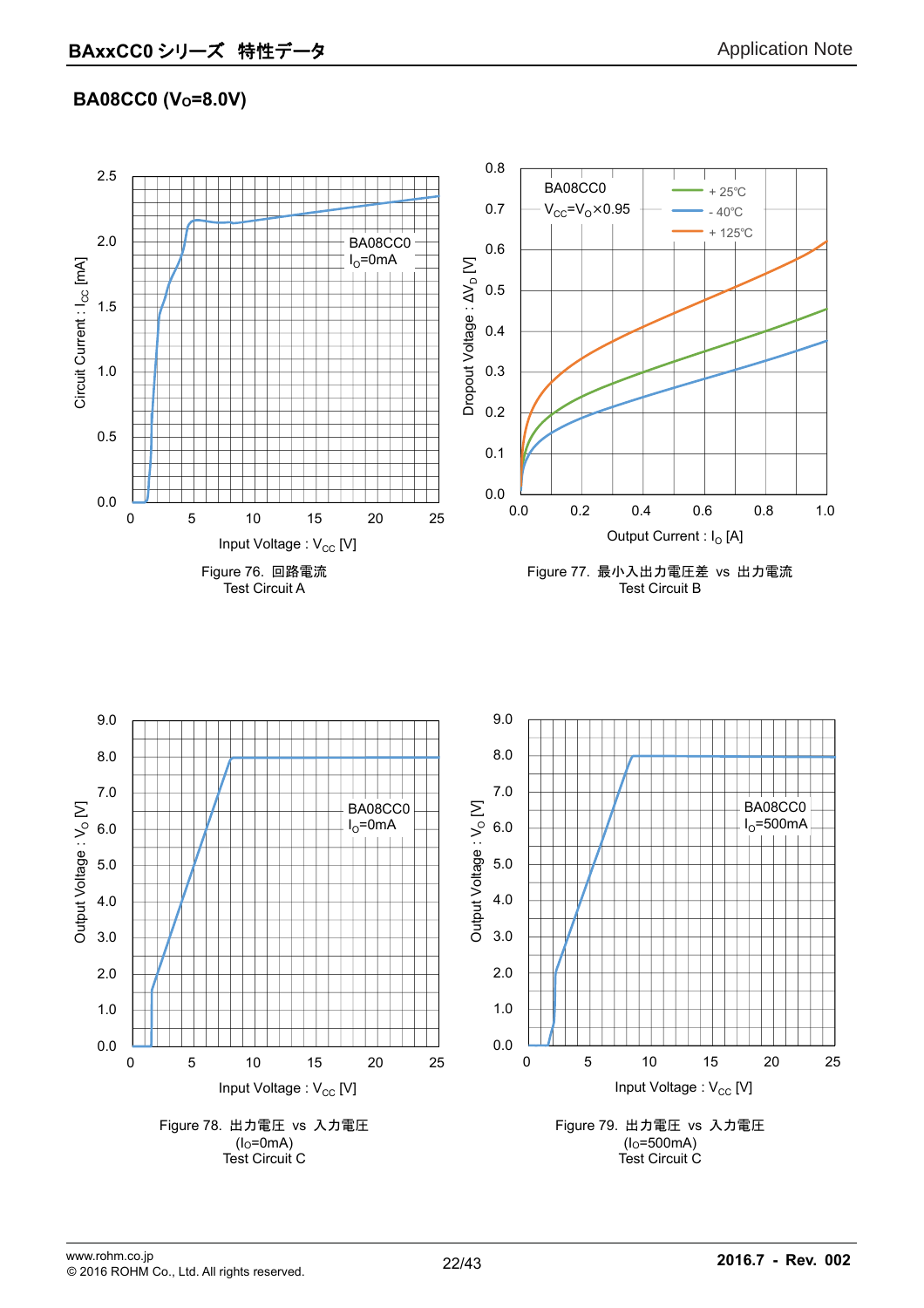### **BA08CC0 (V<sub>o</sub>=8.0V)**

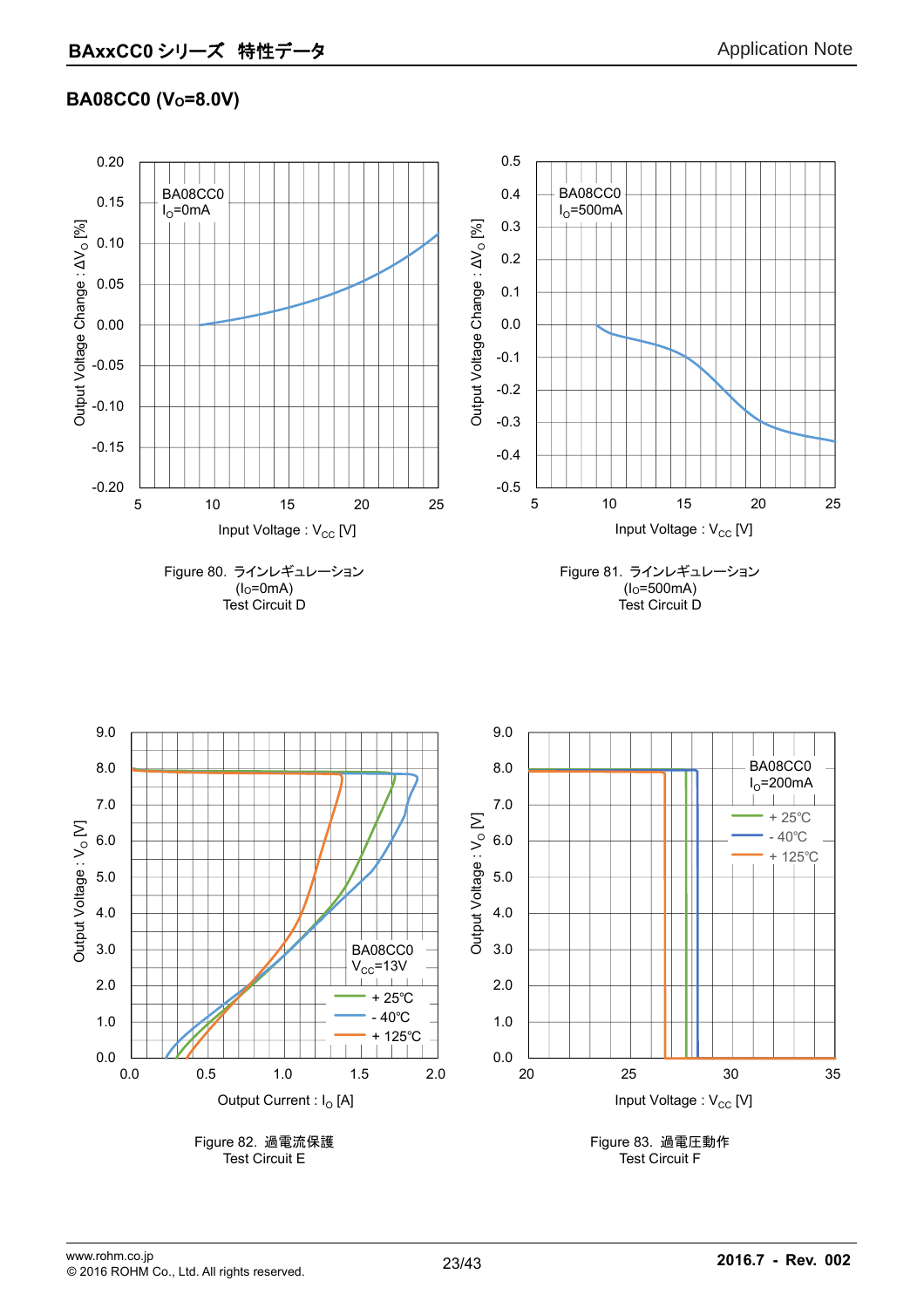#### **BA08CC0 (Vo=8.0V)**

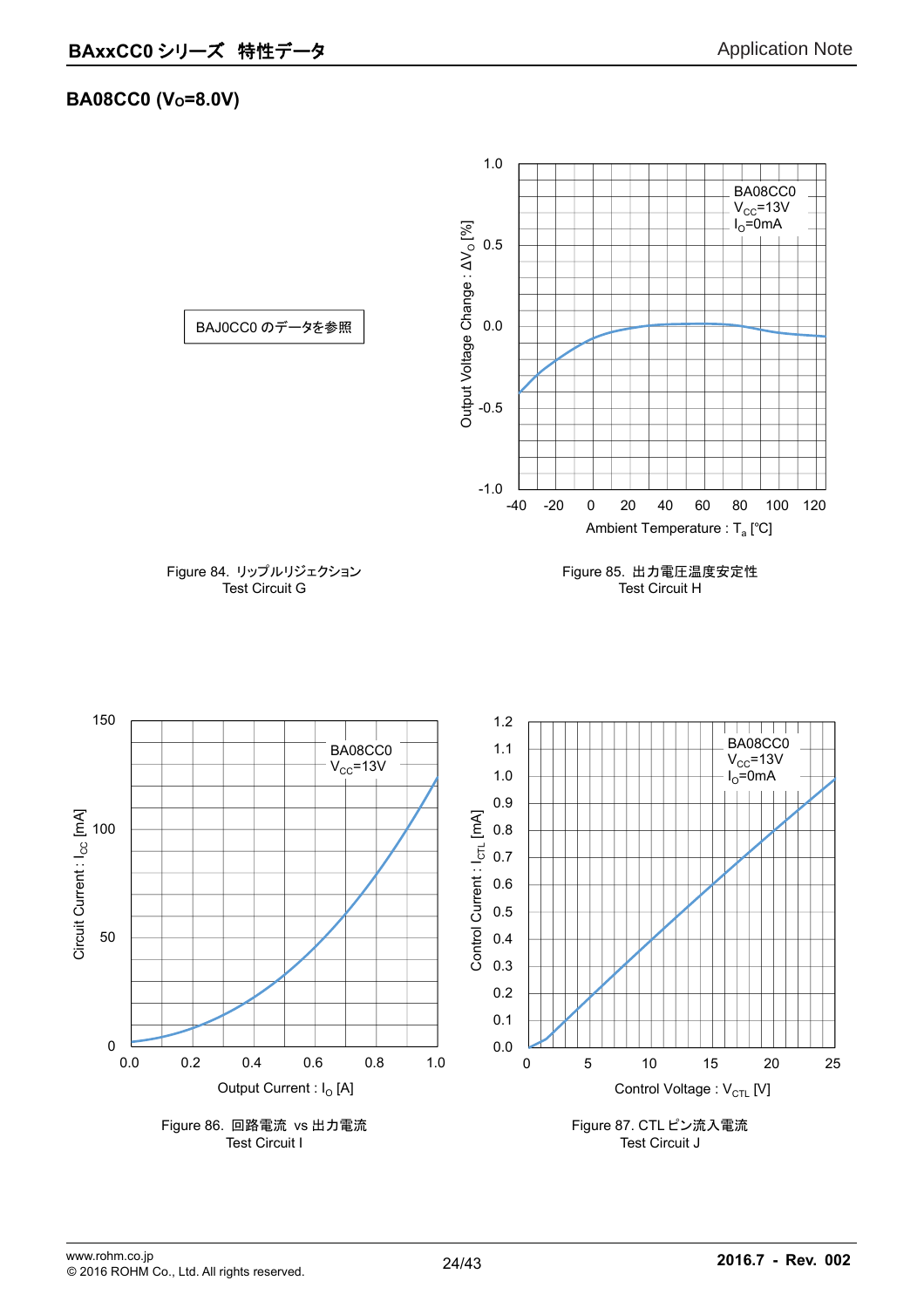# **BA08CC0 (Vo=8.0V)**





25/43 www.rohm.co.jp **2016.7 - Rev. 002** © 2016 ROHM Co., Ltd. All rights reserved.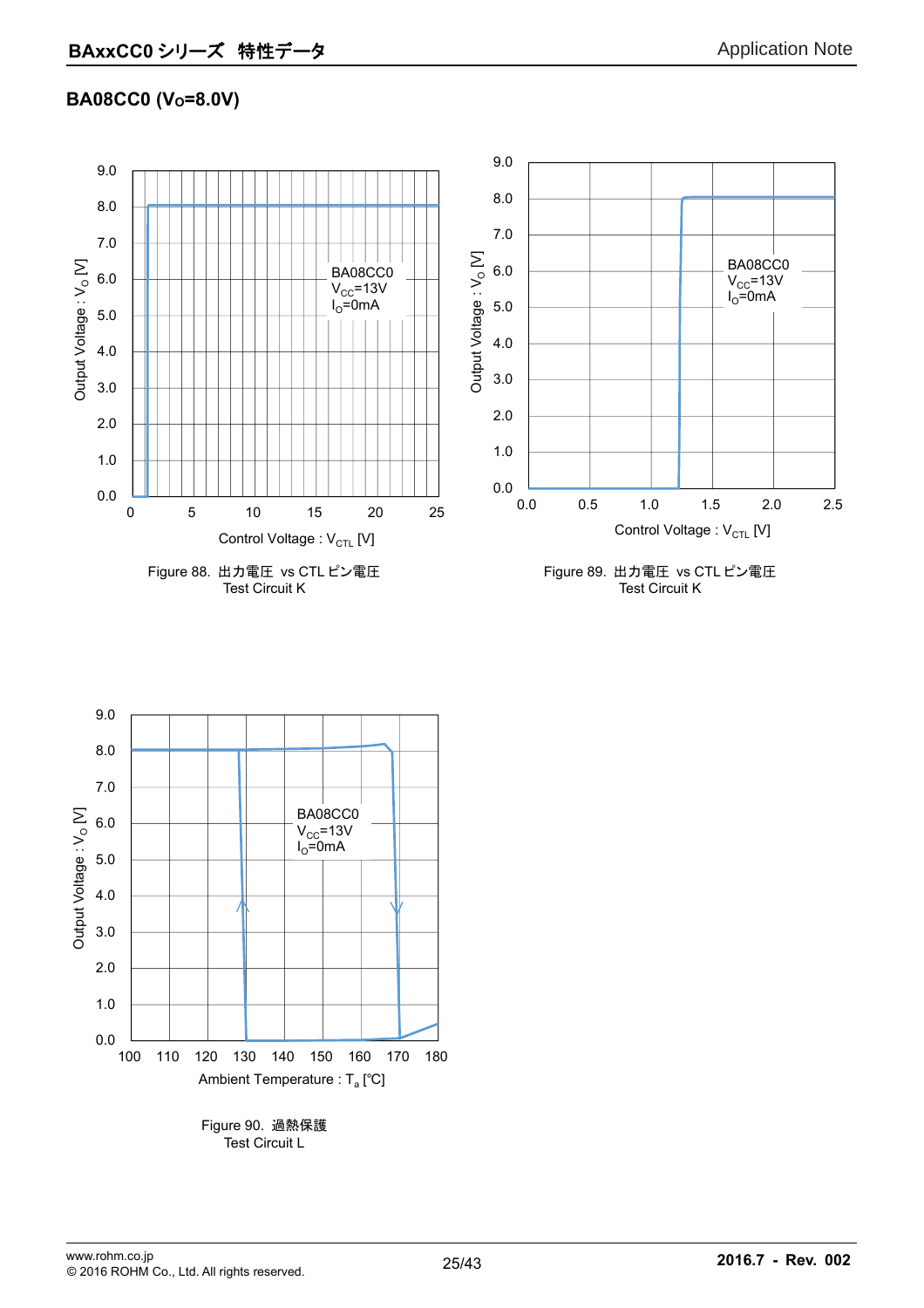# **BA09CC0 (V<sub>o</sub>=9.0V)**

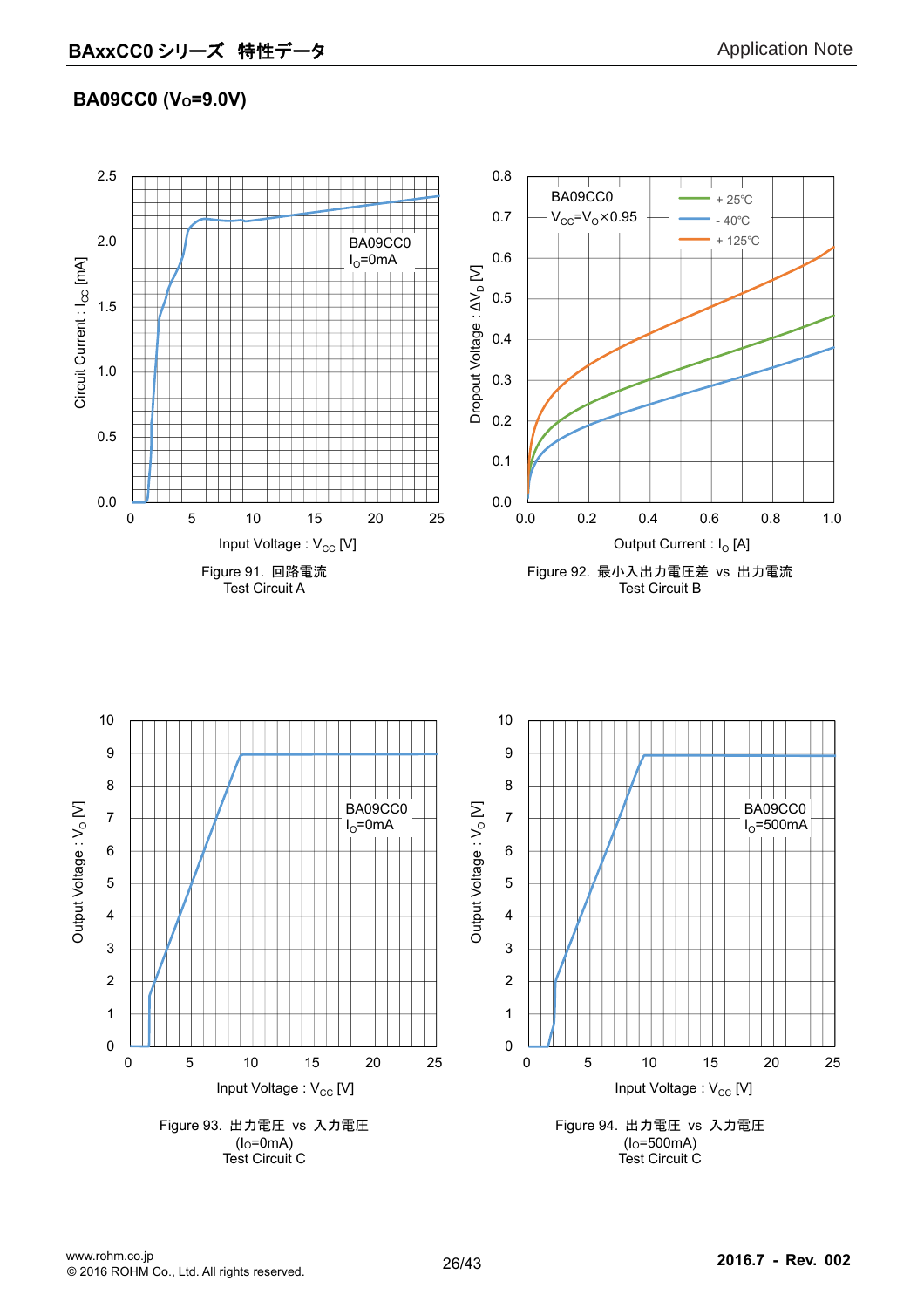# **BA09CC0 (Vo=9.0V)**

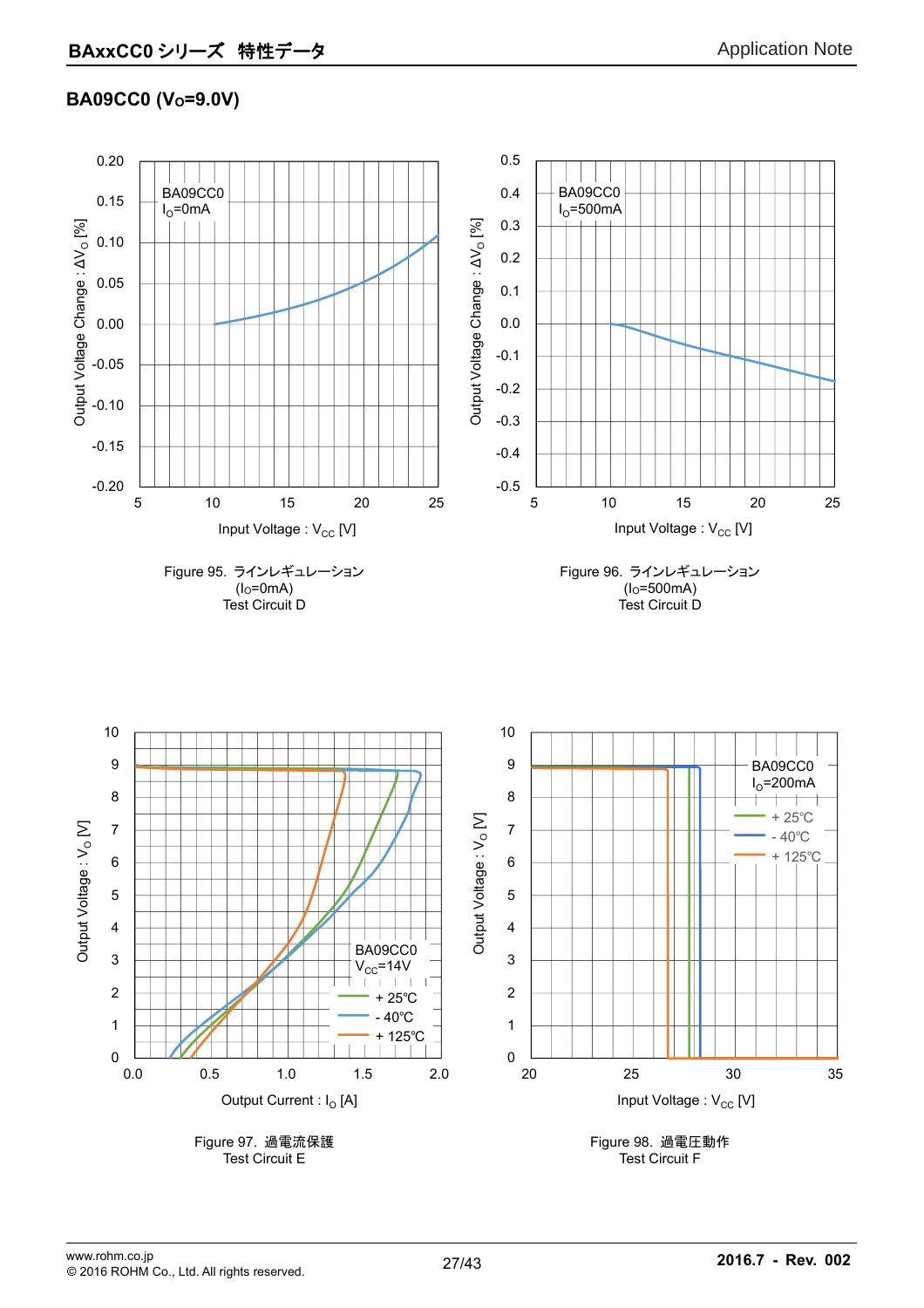#### **BA09CC0 (Vo=9.0V)**

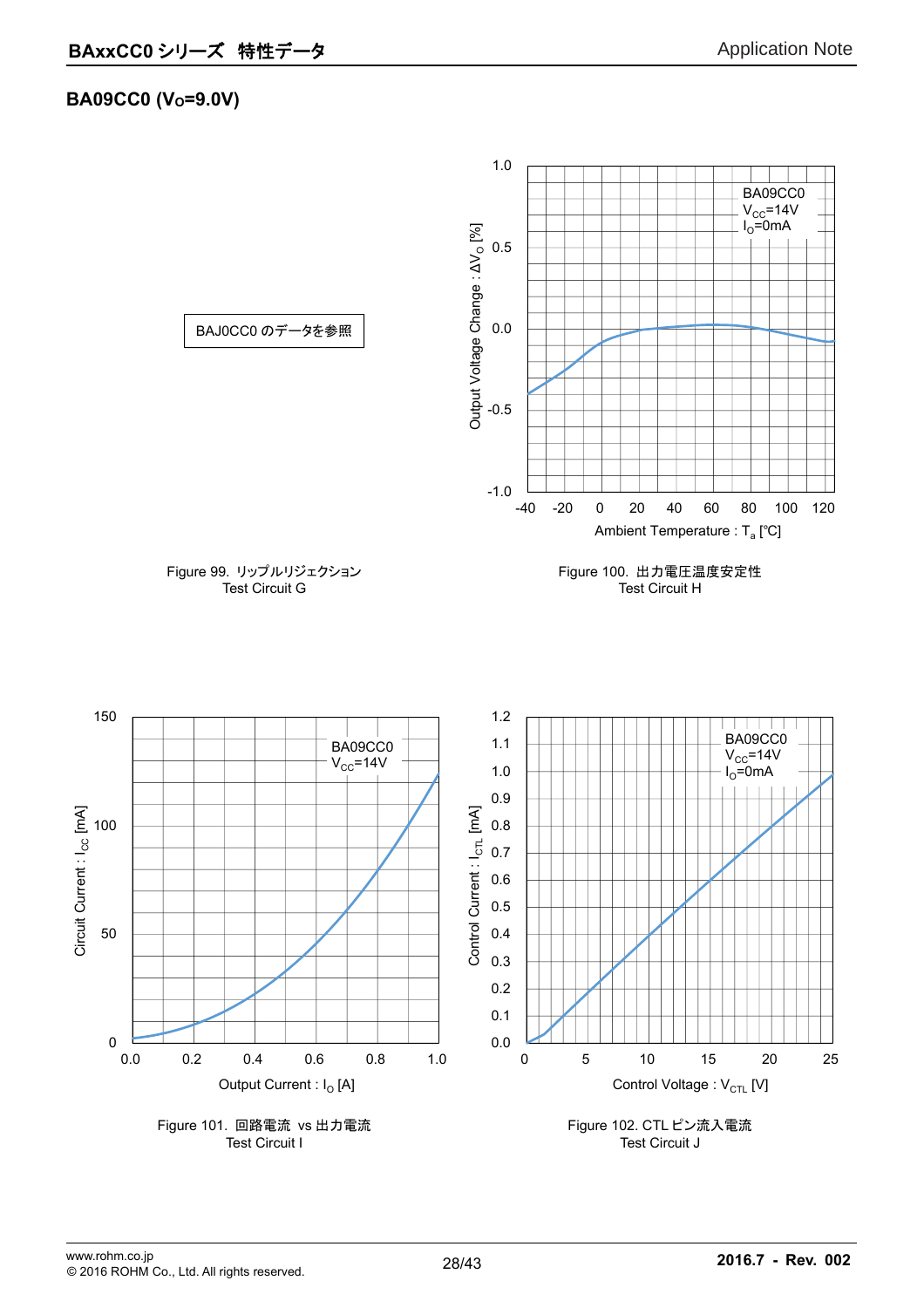# **BA09CC0 (Vo=9.0V)**





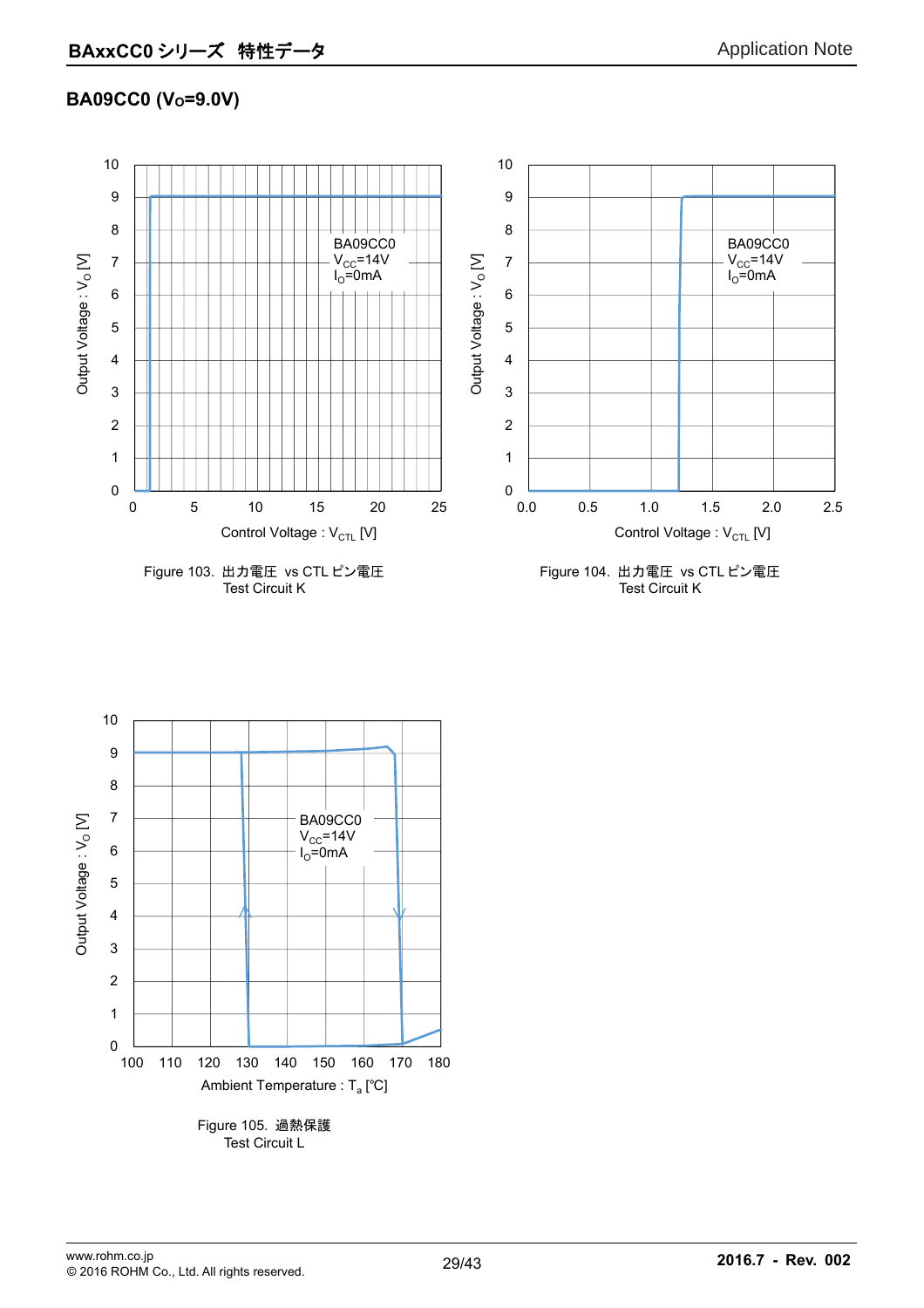# **BAJ0CC0 (Vo=10V)**

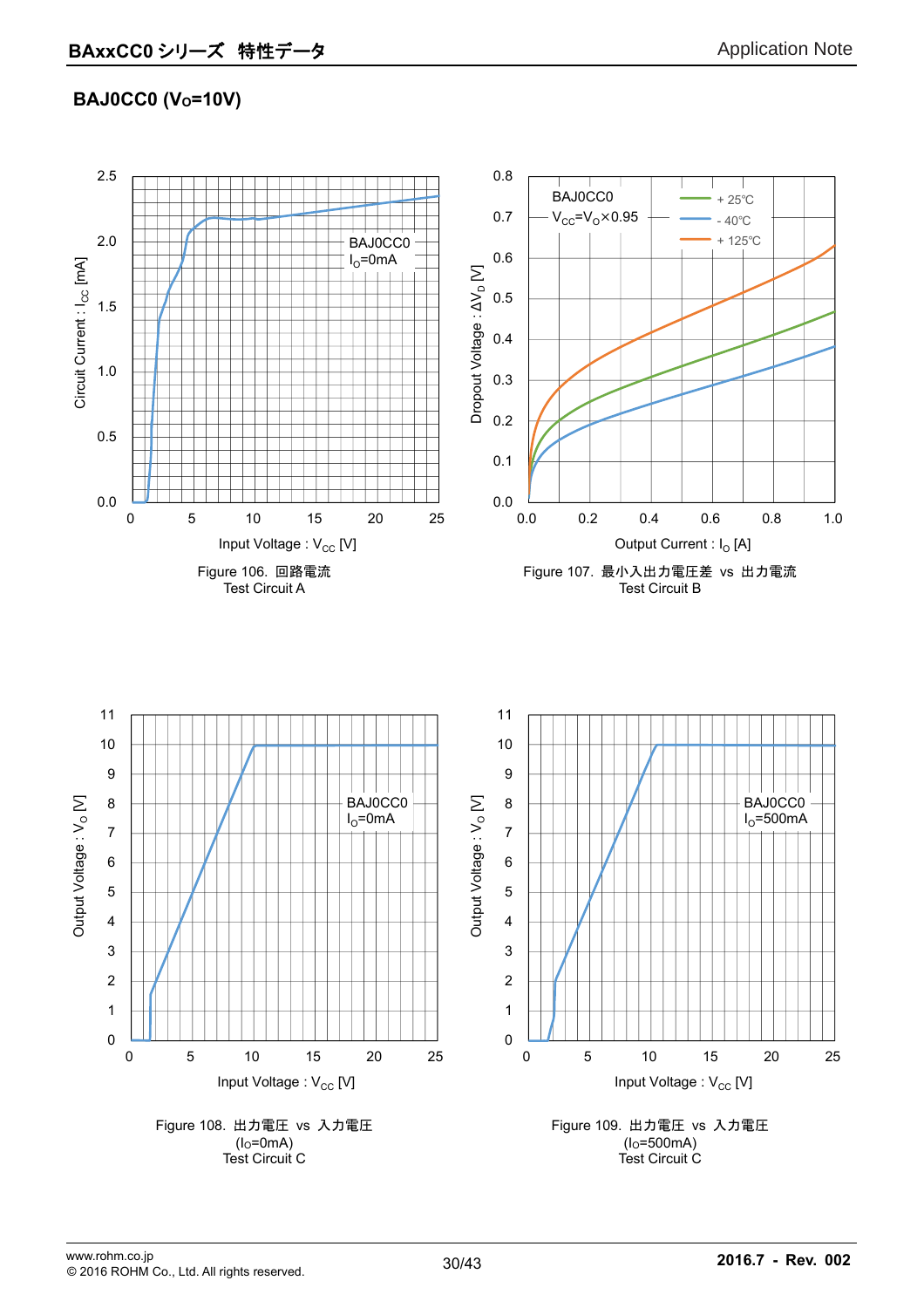### **BAJ0CC0 (V<sub>o</sub>=10V)**

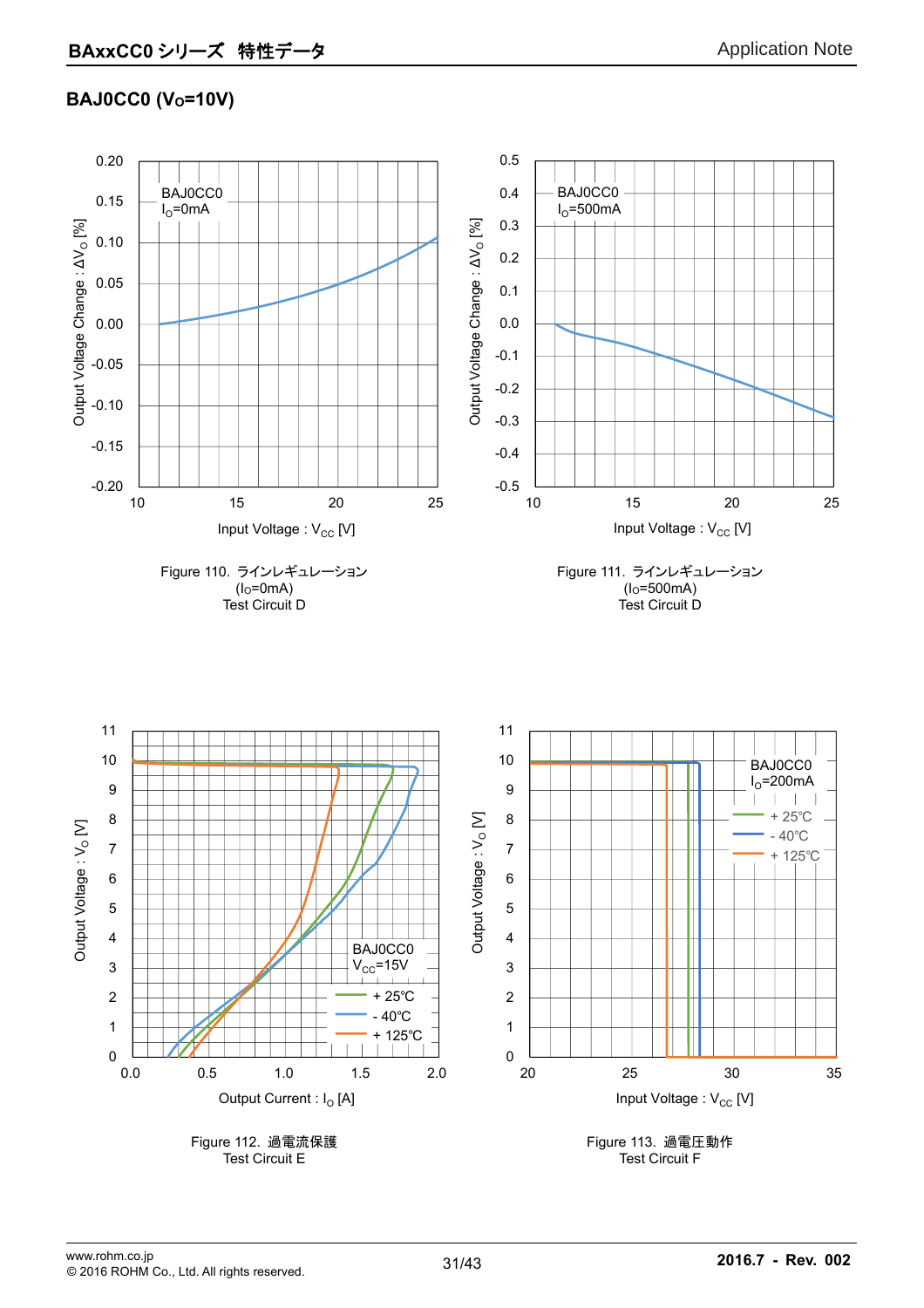# **BAJ0CC0 (Vo=10V)**

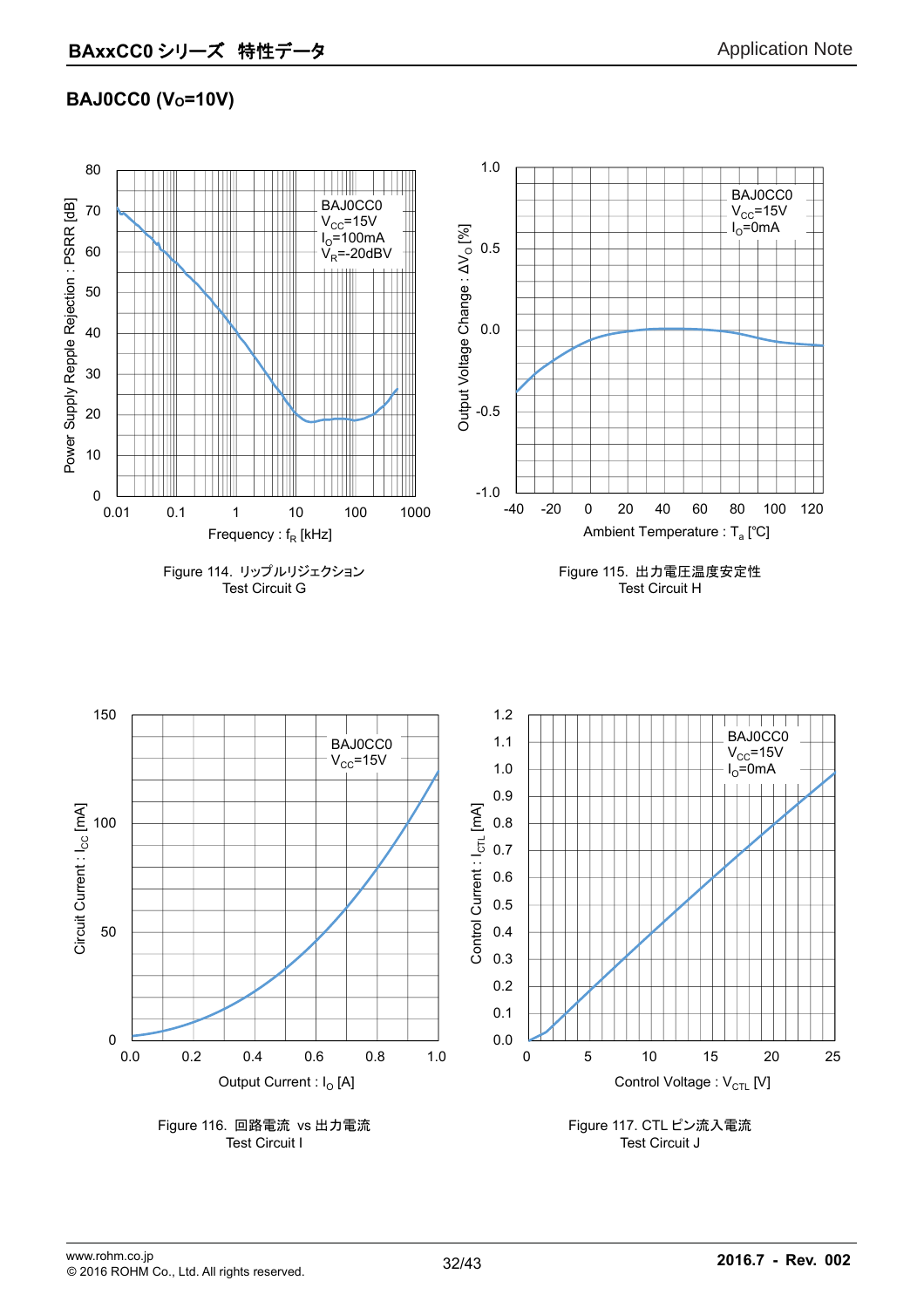# **BAJ0CC0 (Vo=10V)**





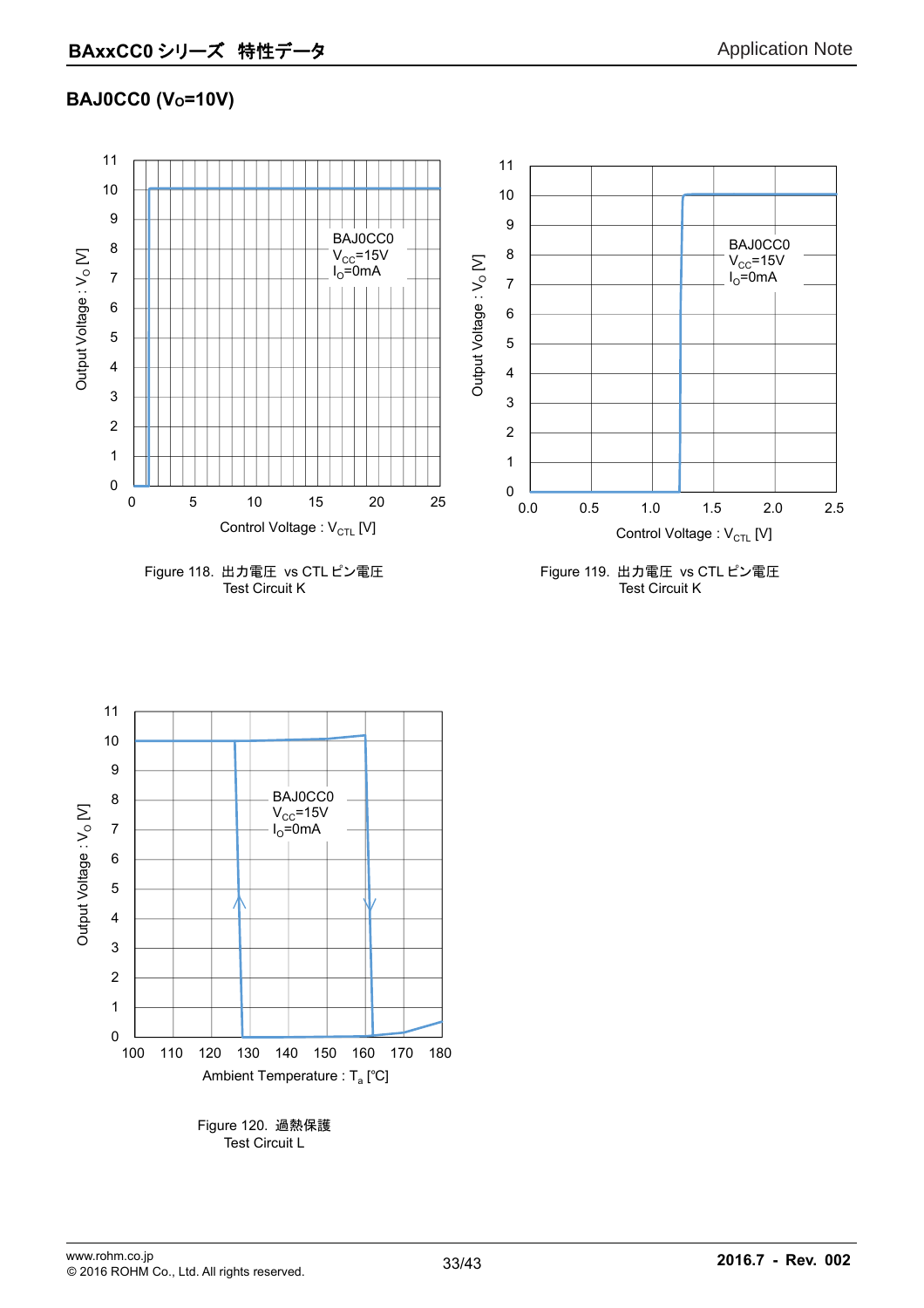# **BAJ2CC0 (V<sub>o</sub>=12V)**

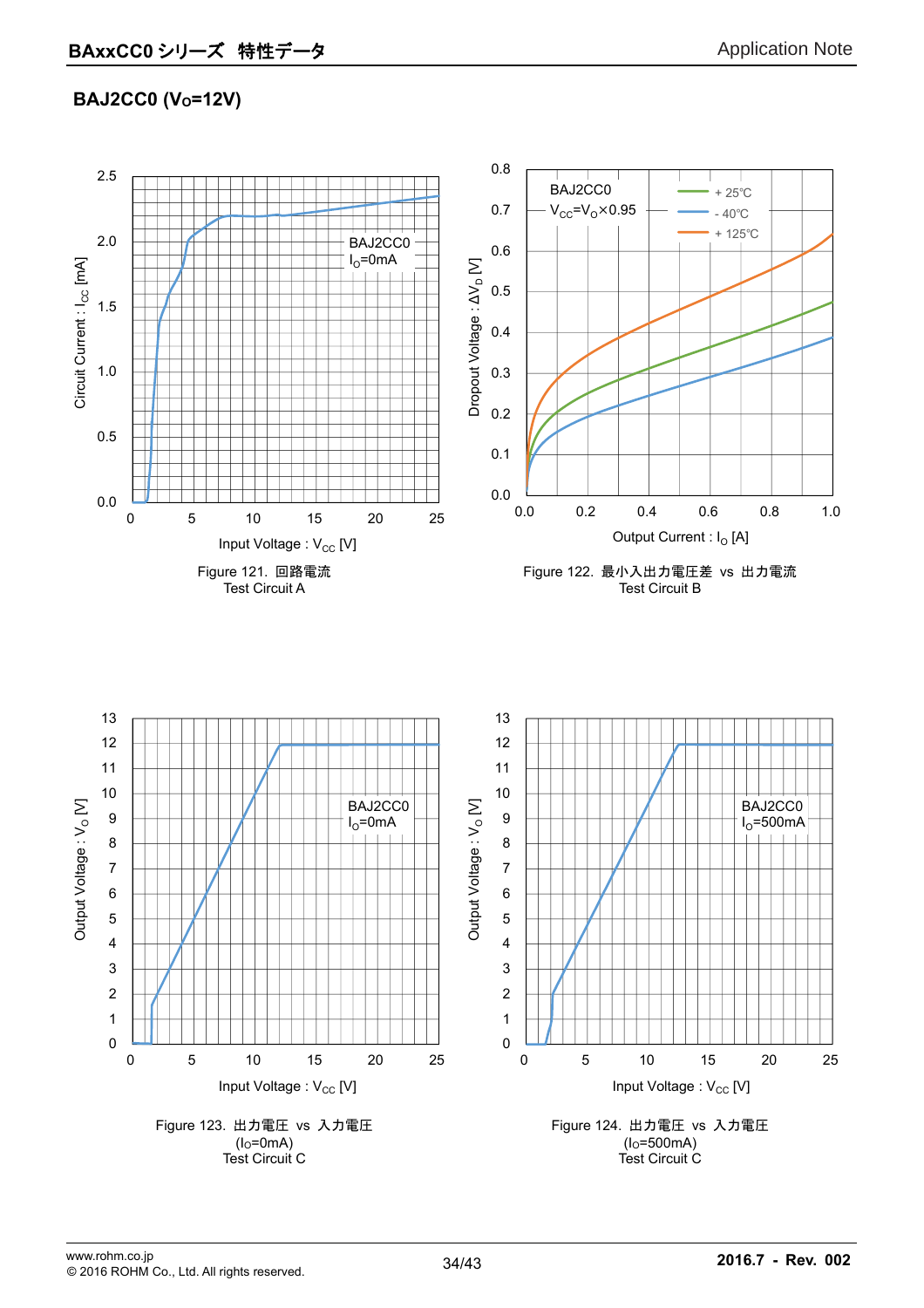# **BAJ2CC0 (Vo=12V)**

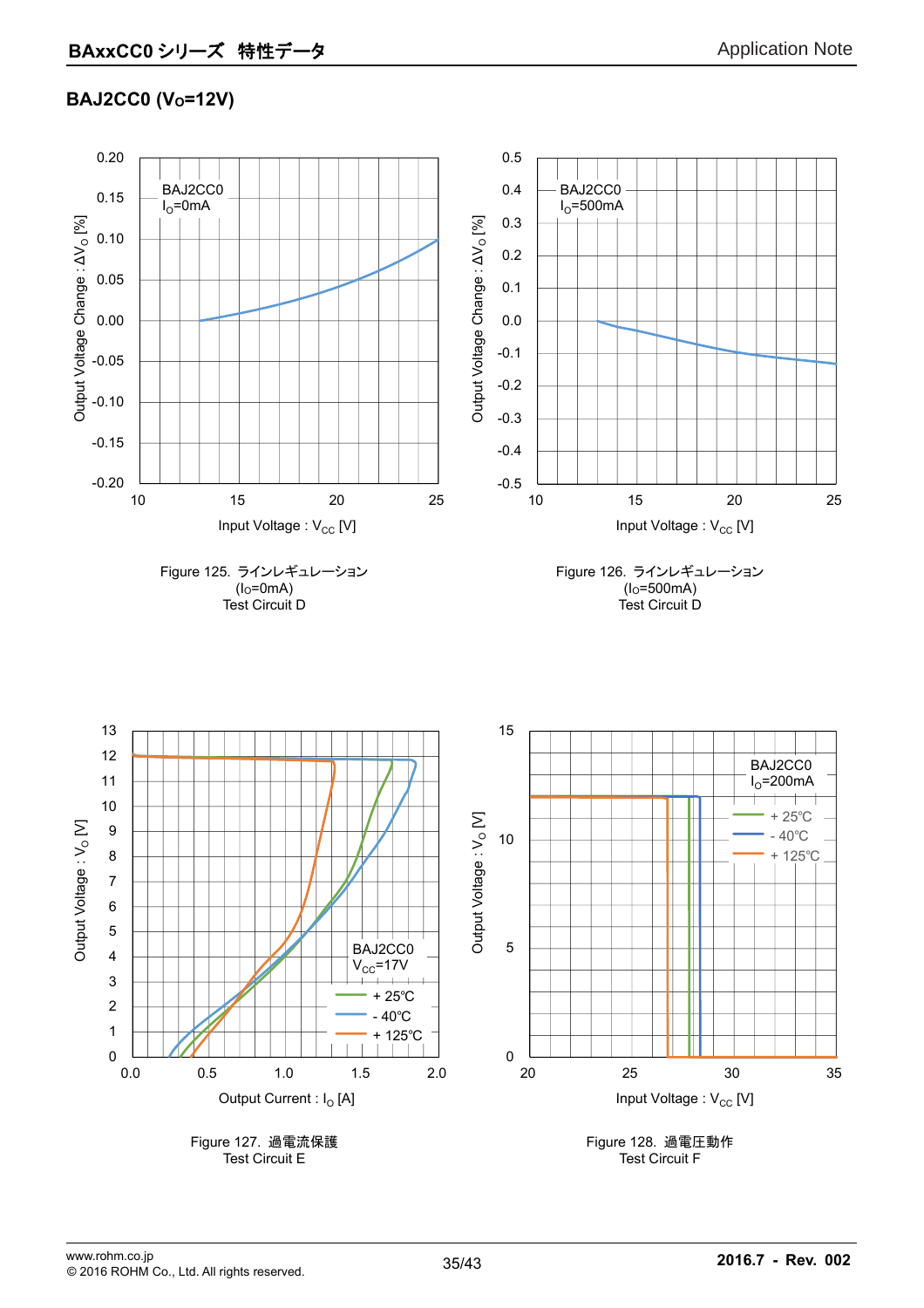# **BAJ2CC0 (Vo=12V)**

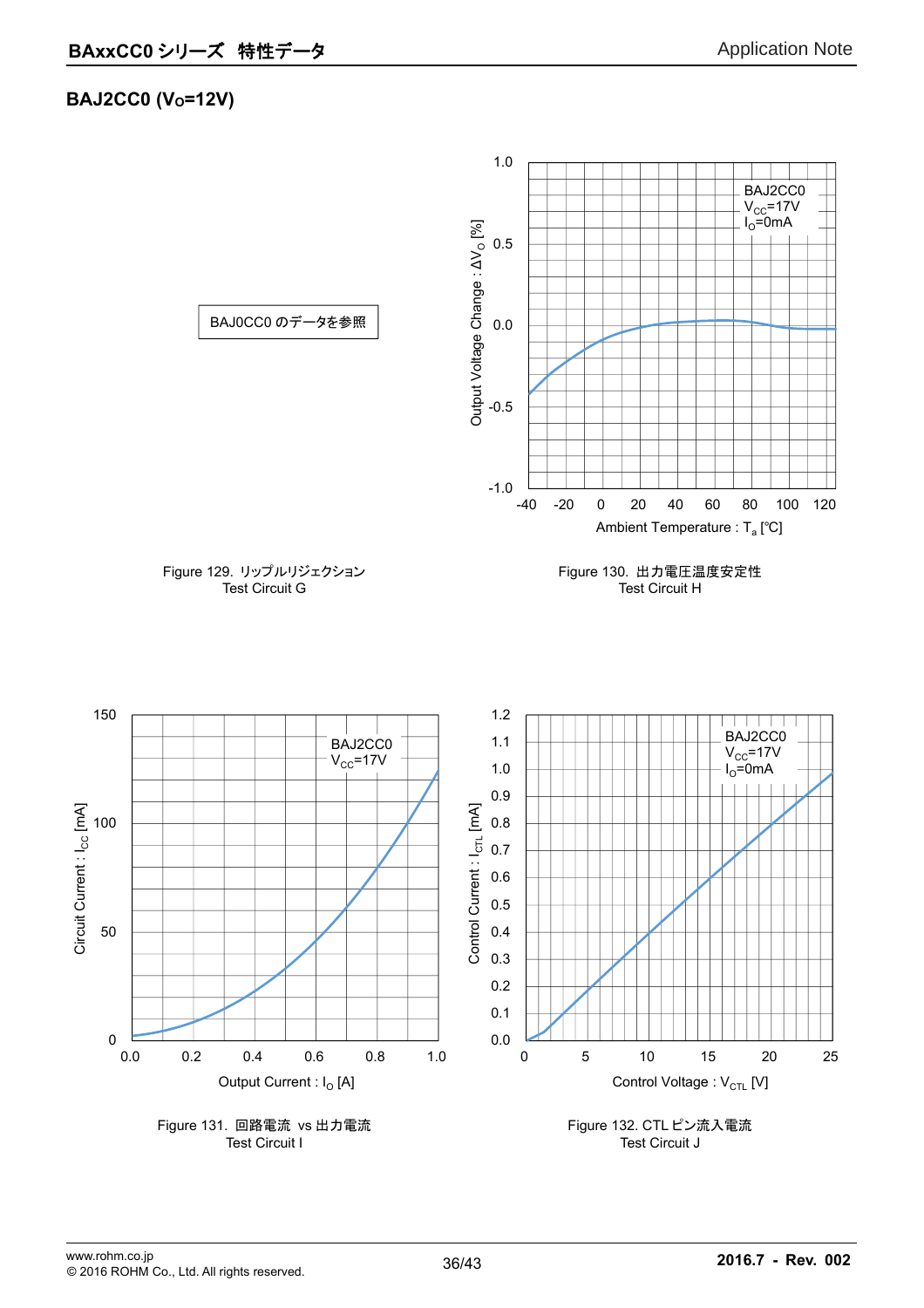# **BAJ2CC0 (Vo=12V)**



Test Circuit K

Figure 134. 出力電圧 vs CTL ピン電圧 Test Circuit K



Test Circuit L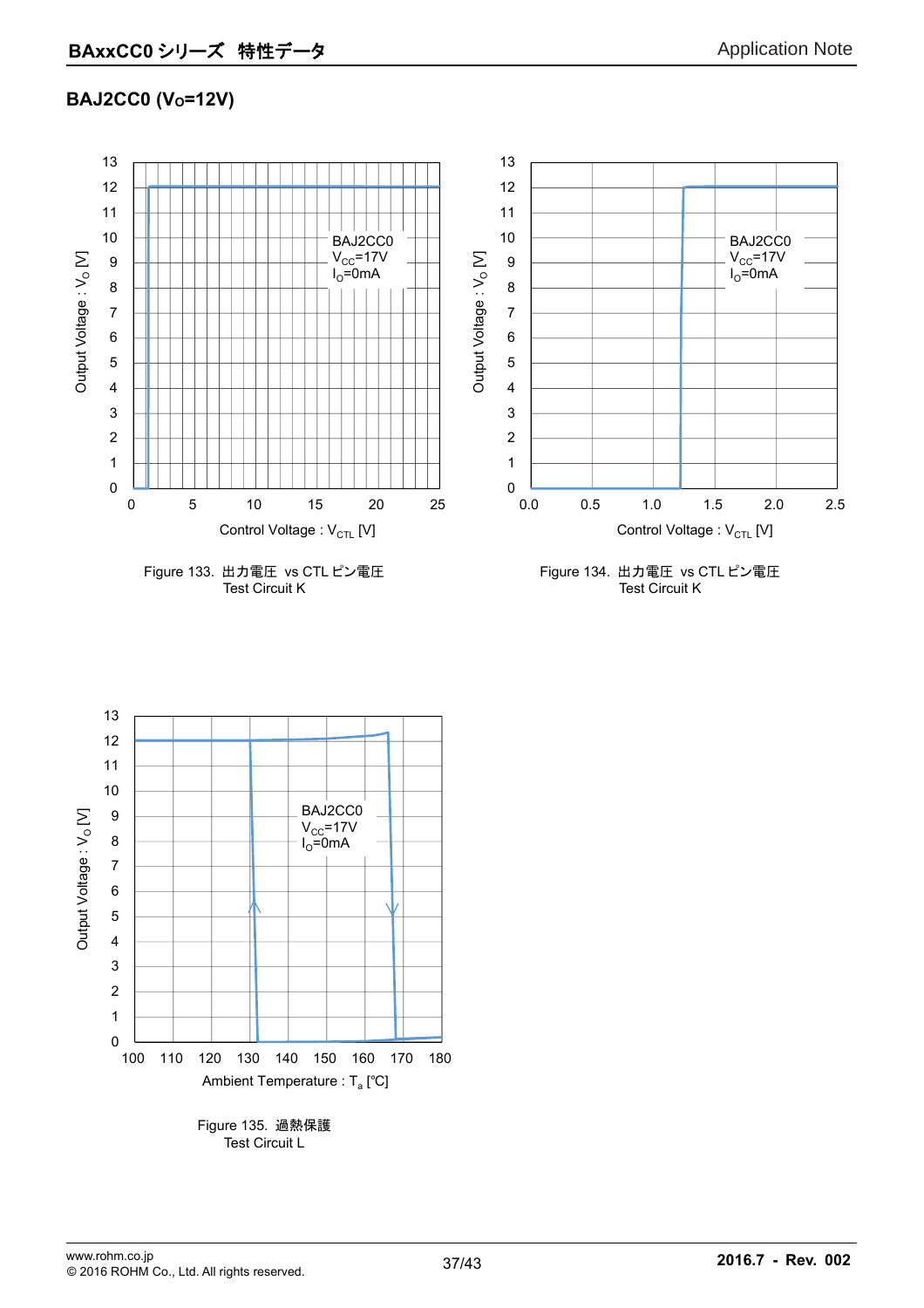# **BAJ5CC0 (Vo=15V)**

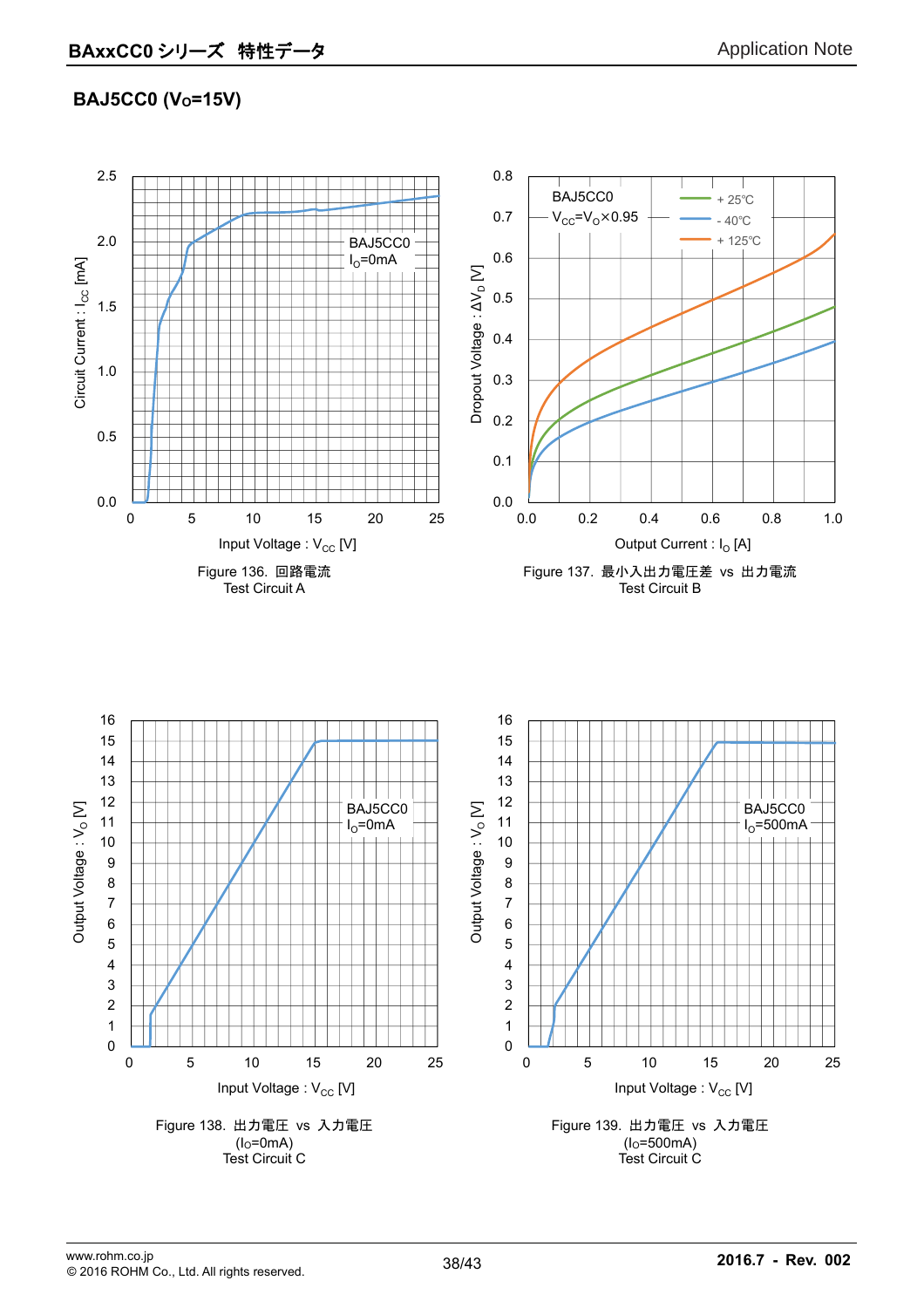# **BAJ5CC0 (V<sub>o</sub>=15V)**

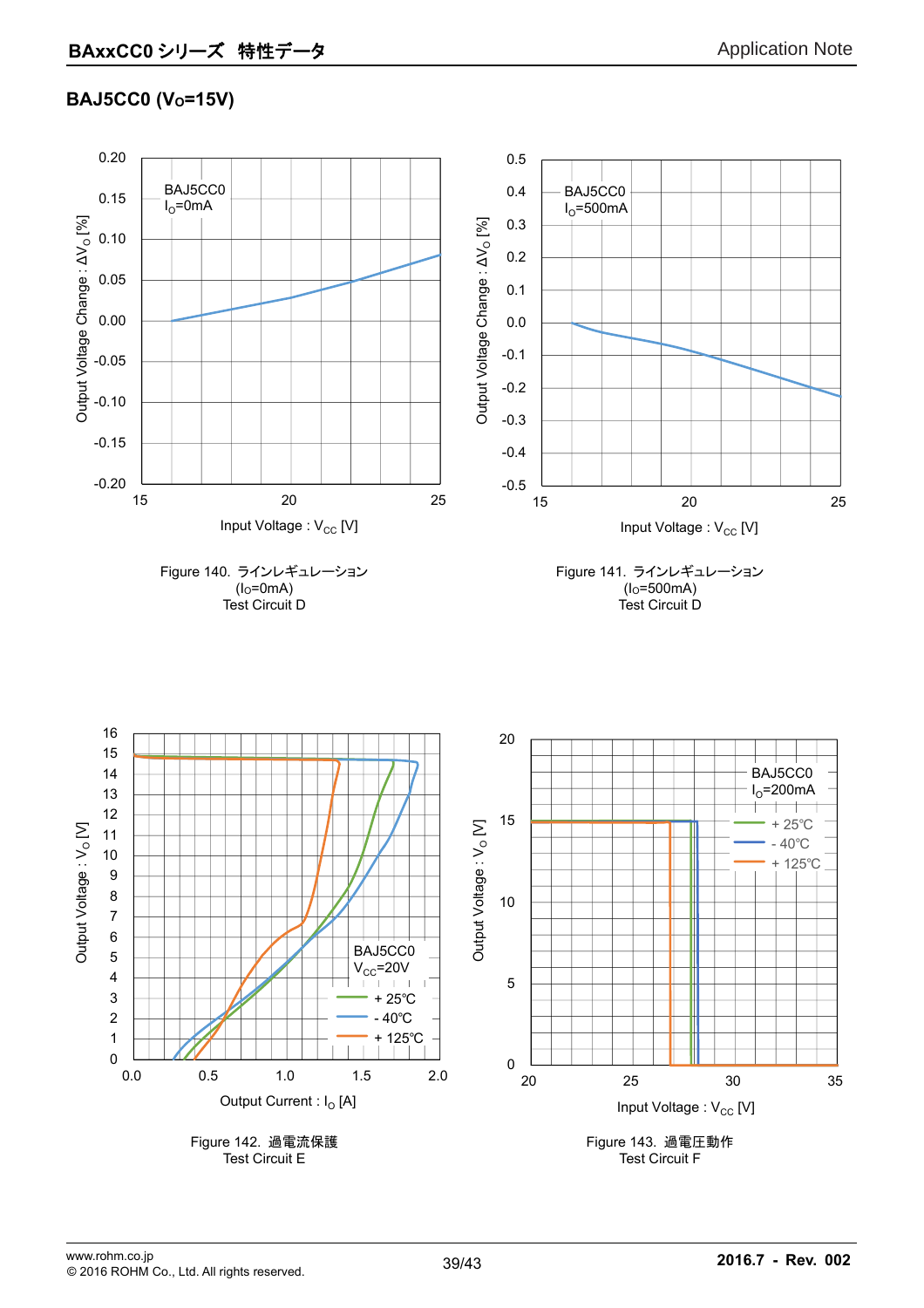#### **BAJ5CC0 (Vo=15V)**

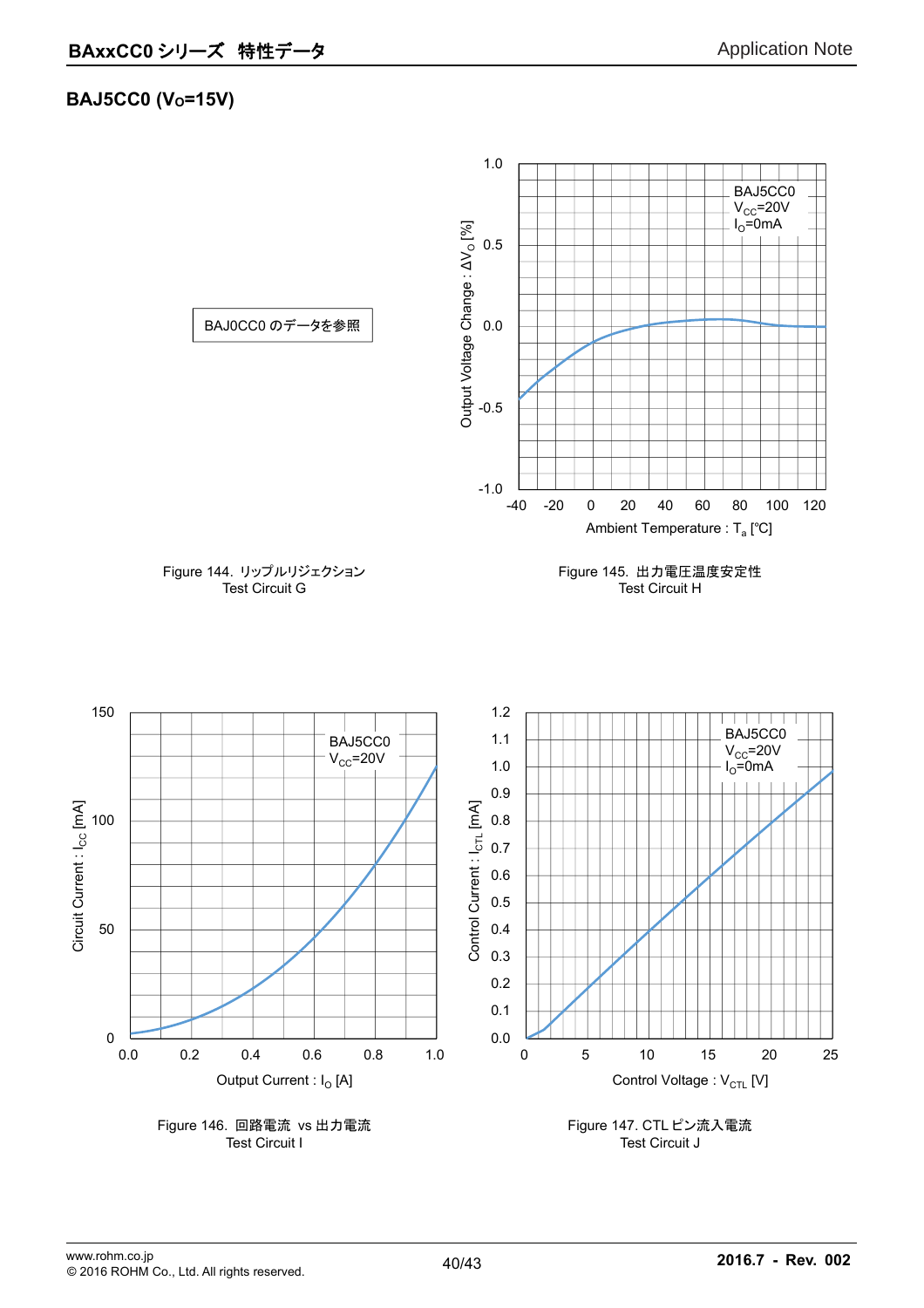### **BAJ5CC0 (Vo=15V)**





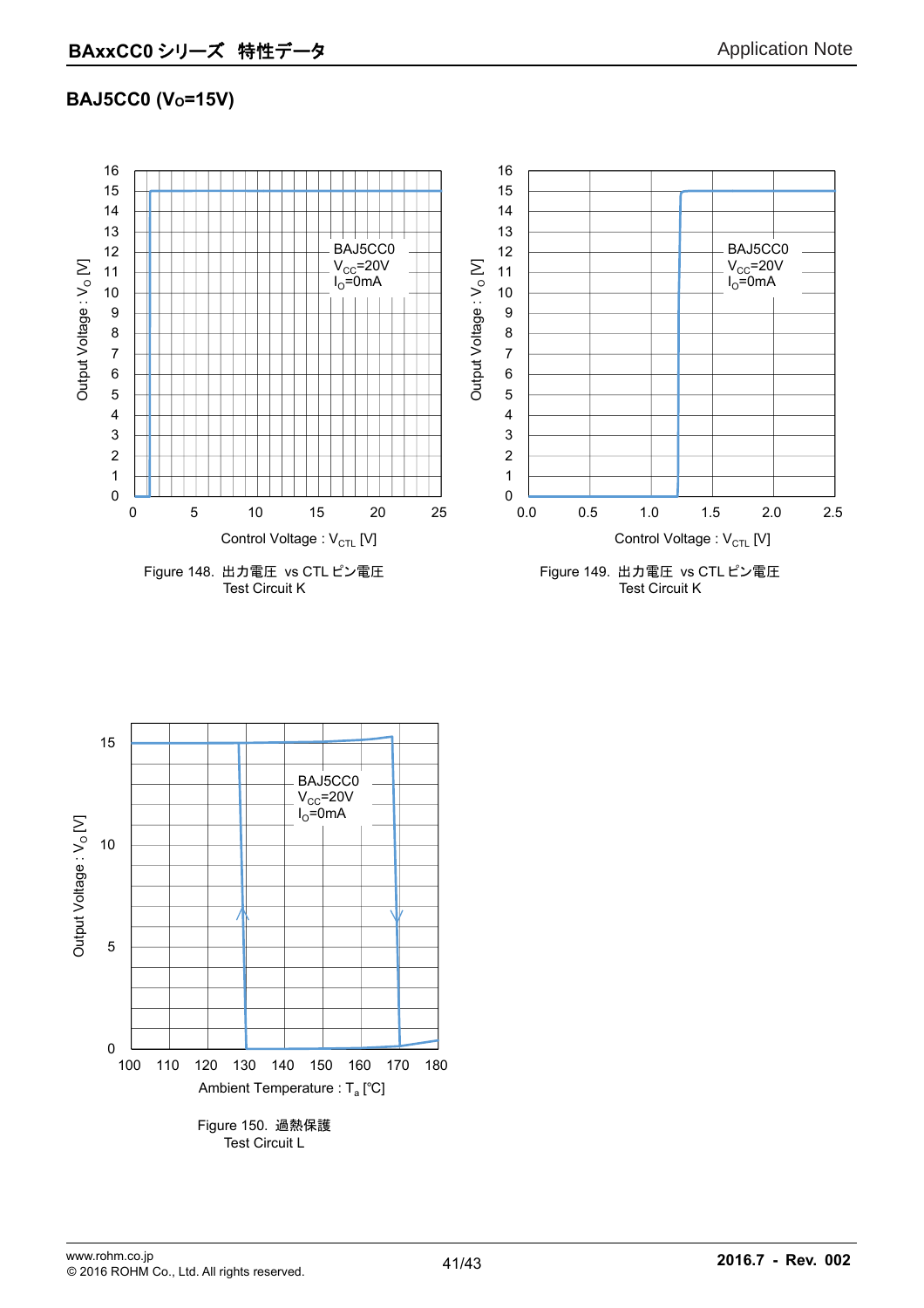#### 測定回路図





Test Circuit A. 回路電流 Test Circuit B. 最小入出力電圧差 vs 出力電流



Test Circuit C. 出力電圧 vs 入力電圧 <br>
Test Circuit D. ラインレギュレーション









Test Circuit G. リップルリジェクション Test Circuit H. 出力電圧温度安定性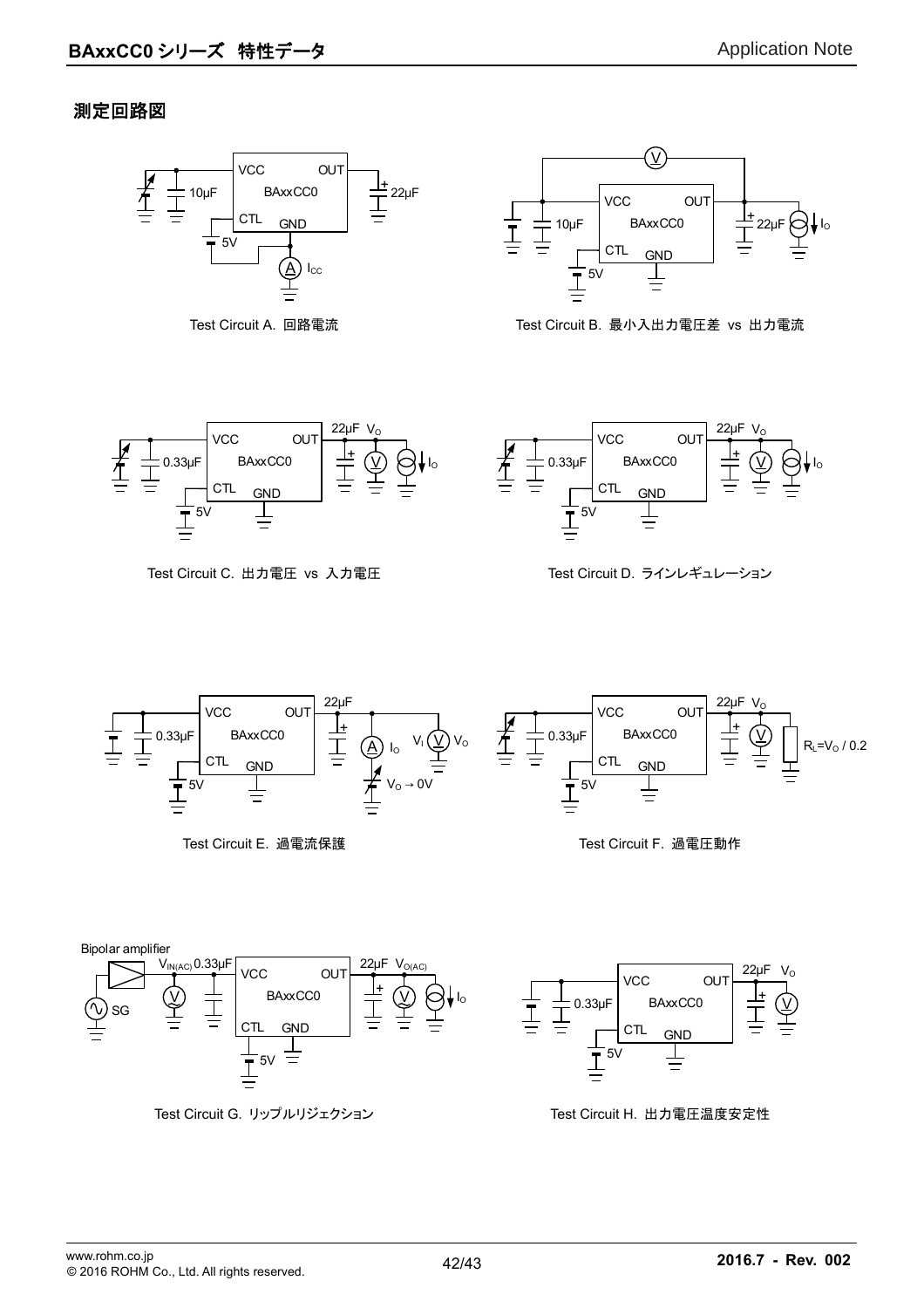

Test Circuit I. 回路電流 vs 出力電流 <br>
Test Circuit J. CTL ピン流入電流





Test Circuit K. 出力電圧 vs CTL ピン電圧 インストリック Test Circuit L. 過熱保護